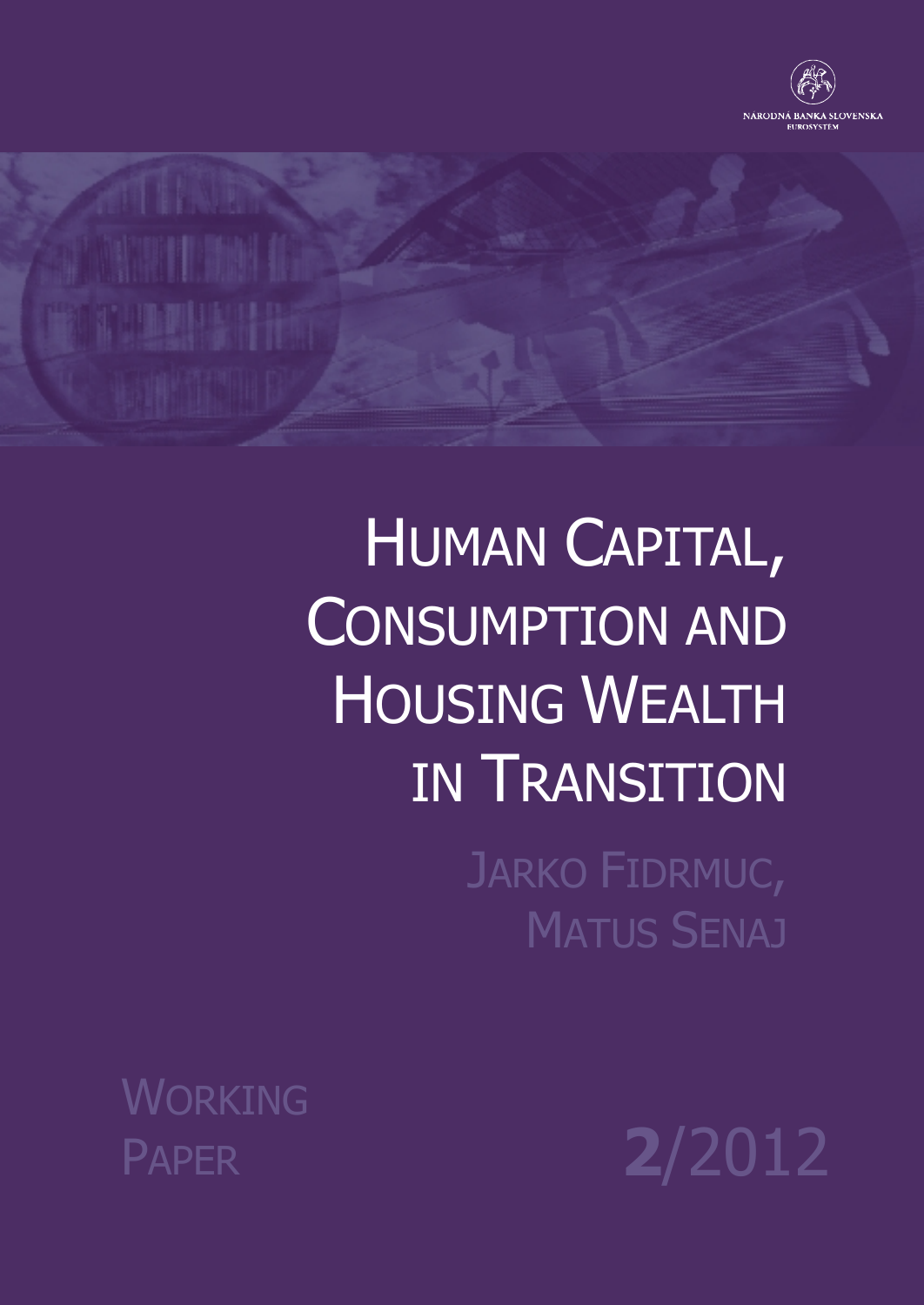

© National Bank of Slovakia [www.nbs.sk](http://www.nbs.sk) Imricha Karvaša 1 813 25 Bratislava

[research@nbs.sk](mailto:research@nbs.sk)

May 2012

ISSN 1337-5830

The views and results presented in this paper are those of the authors and do not necessarily represent the official opinion of the National Bank of Slovakia.

All rights reserved.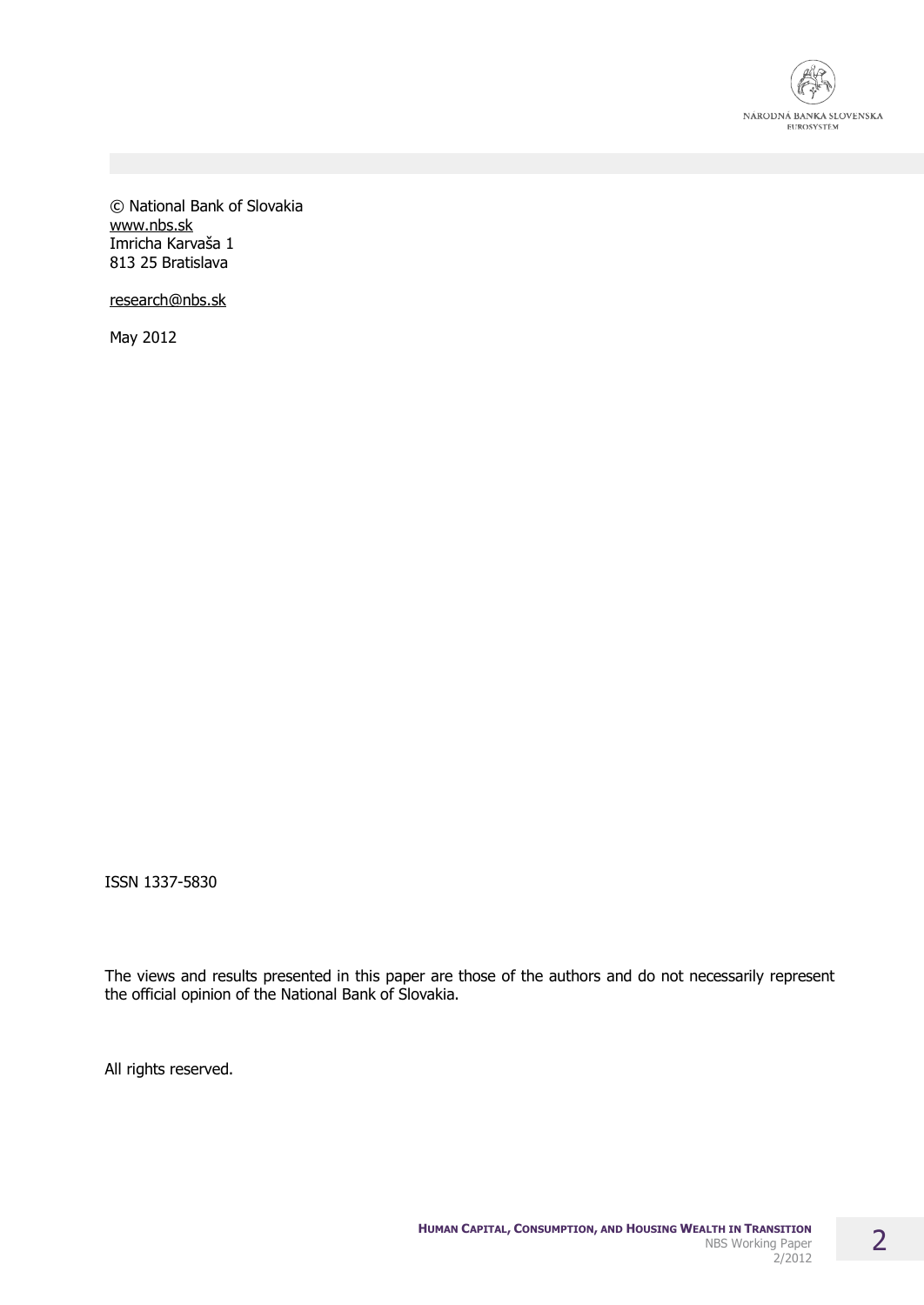

### Human Capital, Consumption, and Housing Wealth in Transition $<sup>1</sup>$ </sup>

Working paper NBS

Jarko Fidrmuc<sup>2</sup>, Matus Senaj<sup>3</sup>

### Abstract

This paper focuses on human capital and housing in Slovakia during the economic reforms of the last two decades. We compare households that entered the labour market before and after the economic reforms in 1990. On the one hand, we study the returns to education in different labour market cohorts using household consumption surveys. On the other hand, we analyse the determinants of housing wealth and its impact on consumption. We show that old cohorts are characterised by lower returns to human capital and consumption levels, but higher housing wealth. Thus, we do not identify a clear pattern of winners and losers from transition.

JEL classification: C31, D12, J24 Key words: consumption function, housing wealth effect, human capital, survey data

Downloadable at<http://www.nbs.sk/en/publications-issued-by-the-nbs/working-papers>

-

 $1$  We benefited from the comments made by two external referees. We also appreciate comments made by Katarína Kotovová, Marek Radvanský, Menbere Workie Tiruneh, Ken Iwatsubo and the participants of the international conference on Regional Disparities in Smolenice in 2010. We also would like to thank František Cár, Vladimír Čičmanec and Helena Súkeníková who kindly provided us with the data.

<sup>&</sup>lt;sup>2</sup> Zeppelin University Friedrichshafen, CESifo Munich, Institute for Eastern European Studies, Regensburg, Comenius University Bratislava, and Mendel University in Brno. E-mail: [jarko.fidrmuc@zeppelin-university.de](mailto:jarko.fidrmuc@zeppelin-university.de).

National Bank of Slovakia, Research Department and Comenius University, Bratislava. Postal address: Imricha Karvasa 1, Bratislava 813 25, Slovak Republic. Phone no. : +421 2 5787 2935. Email: [matus.senaj@nbs.sk](mailto:matus.senaj@nbs.sk).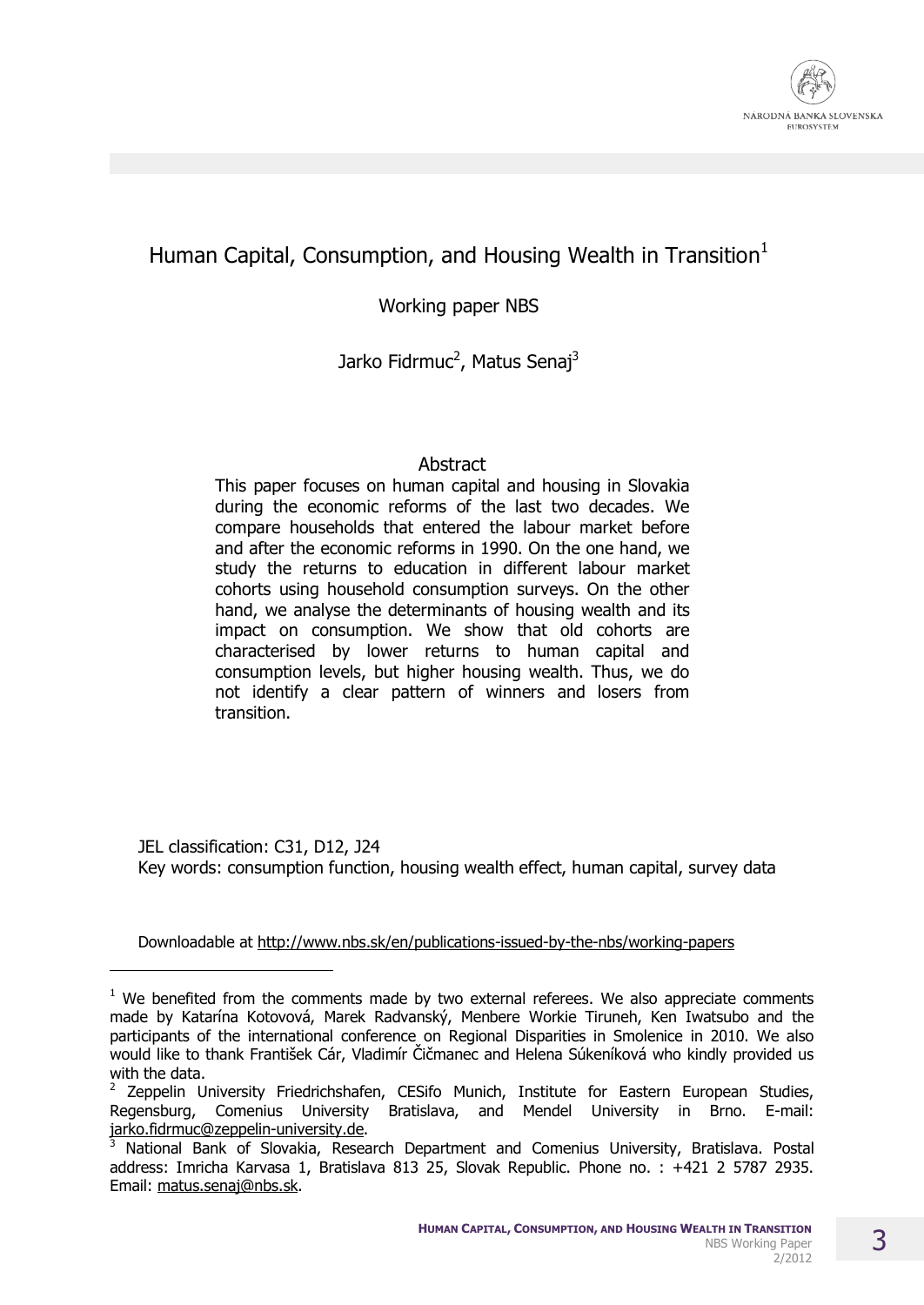# **1 INTRODUCTION**

Human capital and physical capital accumulation are among the most important determinants of growth (Barro, 1991, Levine and Renelt, 1992). The importance of the latter factor was stressed in the past also by central-planning countries in Eastern Europe. By contrast, central planning had an ambiguous relationship to the importance of human capital. On the one hand, eastern European countries focused on basic and technical education (Fischer et al., 1997), while, on the other hand, human and social sciences were underdeveloped, in some cases even prohibited and persecuted. Similarly, high-quality research was often concentrated on top-priority secret military projects with low spillovers to other sectors.

The early literature on restructuring often stressed the misallocation of resources in centralplanning economies. In general, industry and especially heavy and military industry received too much weight while services were underdeveloped. As a result, the first years of transition were characterised by shrinkages of industrial production and rapid expansion of the service sector. Less attention was paid to the structure of human capital and the implications of past education policies for households in eastern Europe. We attempt to fill this gap in the literature. In particular, we compare human capital equipment and especially the returns to education for cohorts that finished their education before and after 1989.

Moreover, we look also at other characteristics of household wealth. While people faced restrictions in their accumulation of human capital before the changes of the 1990s, the socialist system with intensive social subsidies provided some important benefits to the population as well. Although the majority of these benefits were short run, they included easy and cheap access to social housing. By contrast, residential construction decreased during the first years of reforms. More recently, supply declines caused excess demand, which resulted in a housing bubble in several countries (Hlaváček and Komárek, 2009).

Different past conditions in the education sector and housing market caused persistent differences between households in Eastern Europe. In general, old households are characterised by restricted access to higher education but by a higher endowment of housing stocks. In contrast, the young generation enjoys better access to competitive education, but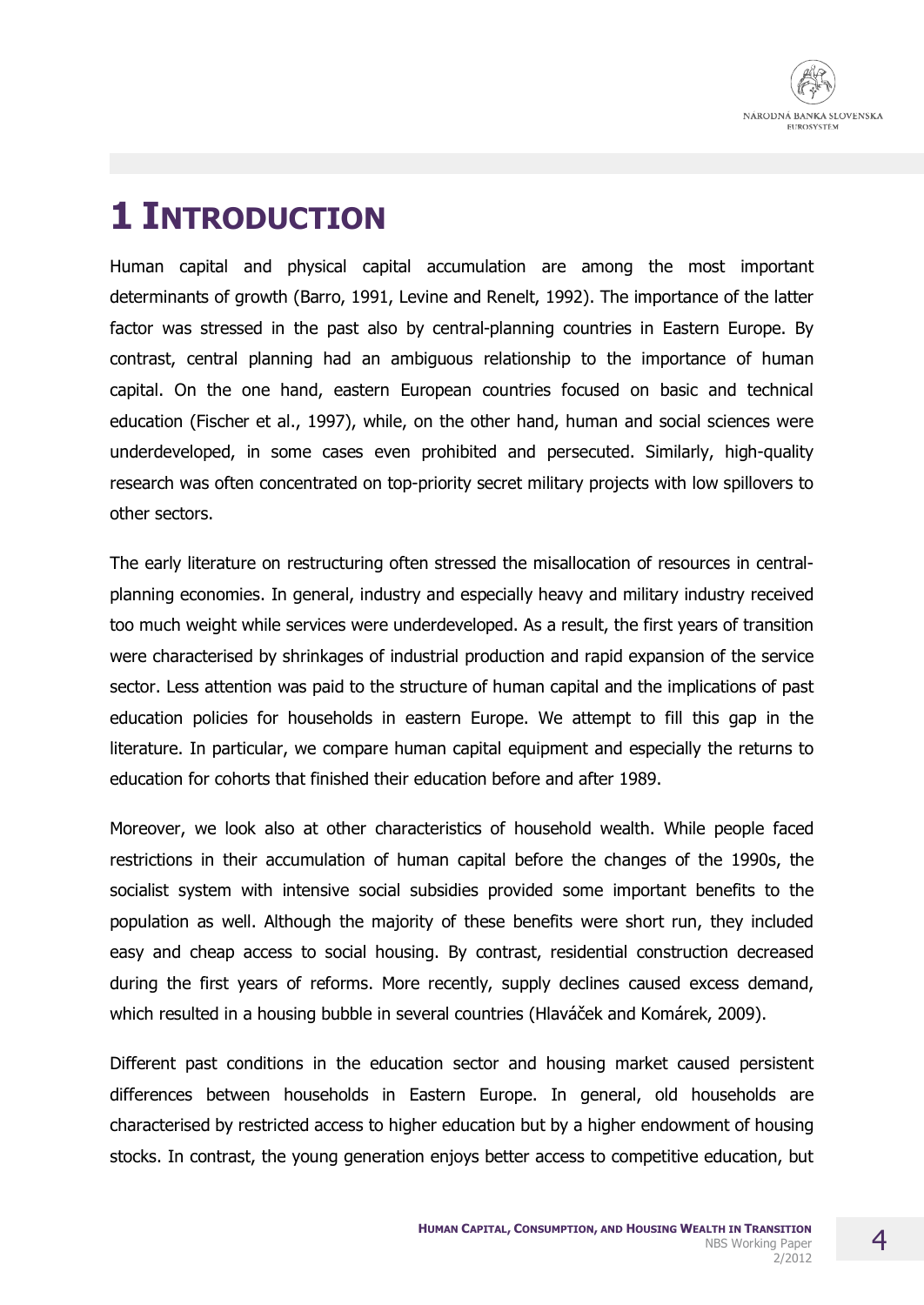the supply of housing to young households is constrained by imperfect housing markets. We use this time variation in access to education and housing in order to estimate their effects on private consumption, which stands as a proxy for welfare.

Overall, we can see a tradeoff similar to that observed for firms in the first stage of economic reforms. High investment of old households is associated with insufficient and low-quality human capital equipment, while young households have higher human capital equipment but low access to physical capital (housing). These features may have two long-term implications for Eastern European countries. First, it is more difficult to change the capital structure of households than to support restructuring of firms. People often do not re-qualify until they are forced to do so by extreme events, including for example long-term unemployment. Often people even lose their previous qualification and move to less skilled and worse paid occupations.<sup>4</sup> Moreover, it is hard to acquire specific skills in older age. Fidrmuc and Fidrmuc (2009), for example, demonstrate that there is still a strong dividing line in language skills between Western and Eastern European countries, with populations in the latter region being less able to communicate in all foreign languages (with the exception of Russian).

Second, different factor equipment has important implications for political economy and political stability in Eastern European countries. Economic reforms have introduced welfare gains but also losses. Households have been diversely affected by these changes, which are often reflected in their political behaviour (Fidrmuc, 2000). Denisova, Eller and Zhuravskaya (2010) show that attitudes in Russia towards transition and the role of the state vary according to the age and education of respondents. Older and less educated respondents are more likely to view critically the economic reforms and favour a more important role for the state in the economy. Therefore, it is important that no population groups are excluded from growth and welfare improvements.

The economic reforms in Central and Eastern Europe bring benefits mainly to young and highly qualified people. Young cohorts receive access to education without the former political restrictions, open career opportunities in growing economies, and the opportunity to travel and work abroad. In contrast, old households had to bear the welfare costs of

<sup>&</sup>lt;sup>4</sup> Campos and Dabušinkas (2009) show that the majority of occupational changes in Estonia between 1990 and 1994 was towards sectors with lower wage levels.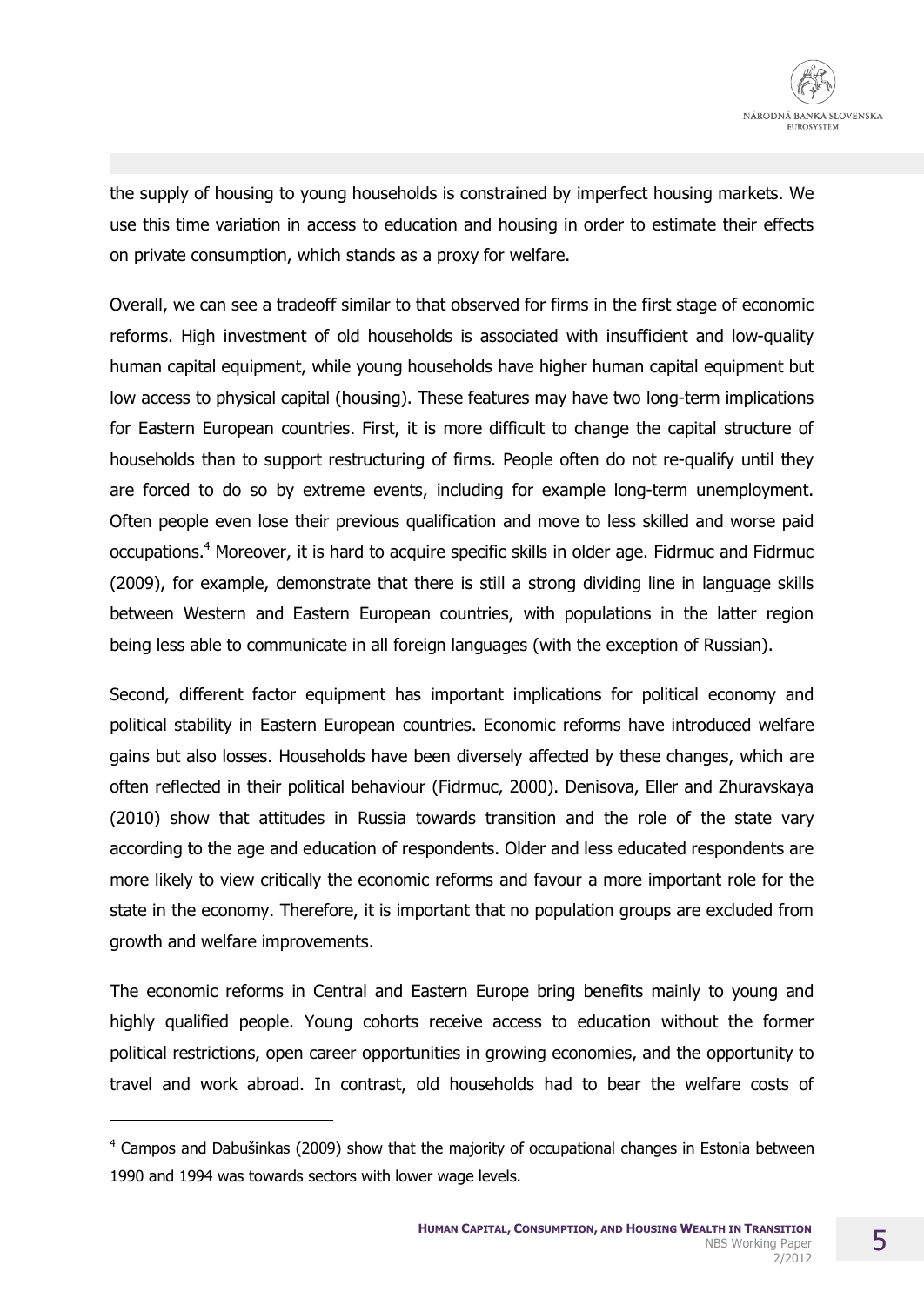

economic reforms. Since restructuring was associated with the destruction of non-efficient jobs, these people often experienced unemployment over shorter or longer periods. Furthermore, their skills and work experience acquired in large state enterprises were often less demanded in the market economy. We argue, however, that the early cohorts are not necessarily worse off after the reforms, and we identify physical capital equipment (housing) as an important source of their wealth. Since the housing sector was heavily subsidised during the former regime, older households are more likely than younger households to own apartments and houses. Several economic reform measures have aimed to improve the economic situation of incumbent households at the expense of future developments. This includes the sale of housing at low prices to the resident population, but also the voucher privatisation schemes introduced in several Eastern European countries. Our results indicate that this was actually important for equalising the welfare effects of economic reforms on different cohorts.

We concentrate on Slovakia, because this country is an example of a fragile liberal democracy. Among the new Member States, Slovakia pursued a pathbreaking economic policy,<sup>5</sup> but its political developments faced regular populist and nationalist trends as well as backsliding (Malová and Miháliková, 2002). Correspondingly, specific redistributive policies (e.g. voucher privatisation and sales of public apartments to tenants) were actively targeted, especially by liberal parties. We view these policies as a part of compensation policies which target the political economy equilibrium in the country.<sup>6</sup>

Using a detailed dataset on households in Slovakia, we show that the returns to education are significantly different between cohorts with human capital acquired before and after the reforms. We use household income survey data, which since they cover all sources of income are more appropriate than wage data used in other papers. This may be important especially in countries with a high-share informal economy. Moreover, we can illustrate significant differences between the housing wealth of both cohorts which were not addressed in the earlier literature. We use information on the quality and state of housing to impute the value of real estate owned by households. We show that housing quality

<sup>&</sup>lt;sup>5</sup> Slovakia introduced a major taxation reform, including a flat tax, in 2004 (Moore, 2005). It joined the European Union in 2004 and the euro area in 2009.

 $6$  Similar arguments in favour of voucher privatisation are presented by Roland and Verdier (1994).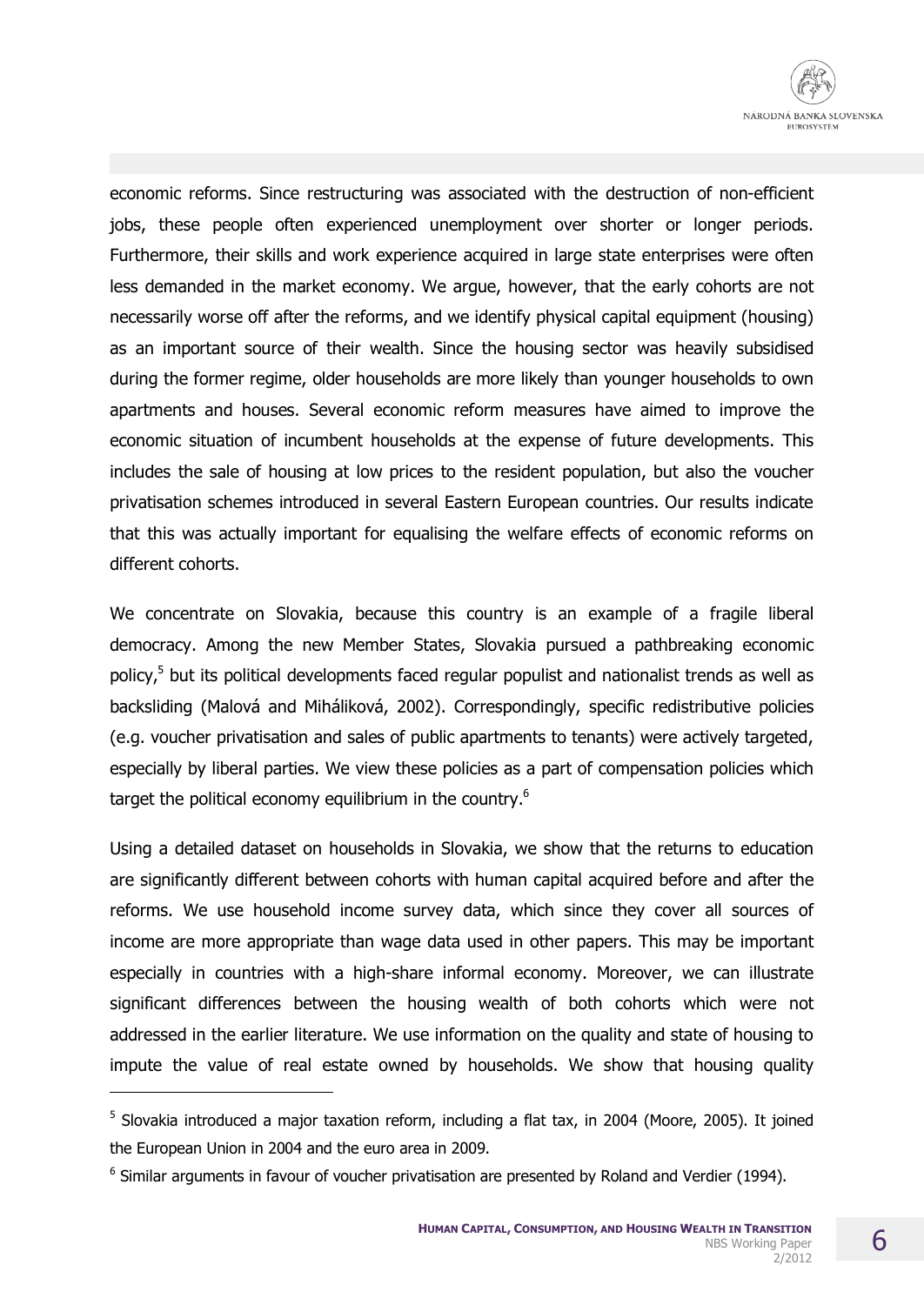

compensates old households at least partially for income losses due to their low returns on education. Overall, it is difficult to identify winners and losers from economic reforms, because they cannot be attributed to demographic groups. We argue that this has been a factor in the stabilisation of the political system in Slovakia and has supported significant progress in reforms.

The paper is structured as follows. The next section reviews the previous literature on returns to education and housing wealth in Eastern Europe. Section 3 describes our data sets on consumption expenditures and housing wealth in Slovakia. Section 4 provides a descriptive analysis of households' income, housing and consumption. Empirical results are discussed in section 5. Section 6 concludes and generalises our results from Slovakia for other countries in Eastern Europe.

# **2 LITERATURE OVERVIEW**

j

In general, central planning countries tried to reduce all sources of inequality (Orazem and Vodpivec, 1995, Campos and Coricelli, 2002). Correspondingly, there was a tendency to equalize wages for all jobs, possibly excluding several priority areas, such as the heavy industry.<sup>7</sup> As a result, returns to education were negligible in all central planning countries. Münich, Svejnar, and Terrell (2005) present an in-depth comparison of returns to human capital under the communist regime and during the transition to the market economy. They find that the returns to education were extremely low before 1989, but increased already during the first years of transition. These results are largely similar to earlier estimations for the Czech Republic and in Slovakia presented by Chase (1998), for Romania by Andrén, Earle and Sapatoru (2005), or for Slovenia (Orazem and Vodpivec, 1995). More recently, higher returns to education were reported by Newell and Socha (2007) for Poland. These results are confirmed by Fleisher, Sabirianova and Wang (2005), who document in a meta analysis that the average returns to schooling doubled between 1990 and 2002 in transition economies (including China). Orlowski and Riphahn (2009) contribute to the literature by studying the returns to tenure and skills in East and West Germany. They find that the

 $<sup>7</sup>$  Münich, Sveinar, and Terrell (2005) present the wage grid applied in the Czech Republic for industry,</sup> heavy industry and public sector.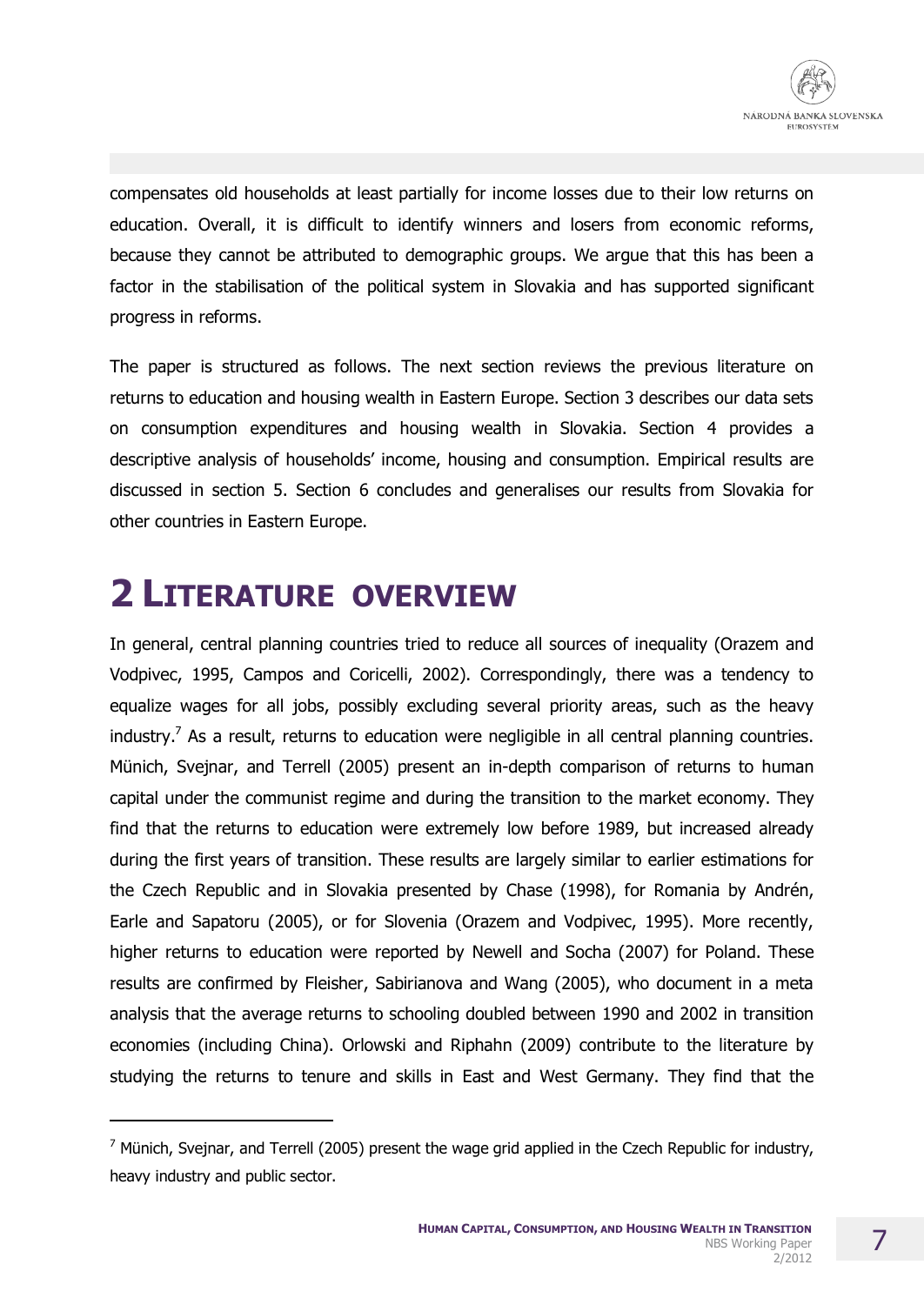

returns to skills are lower in East Germany, which is probably the result of economic transition when the skills of some workers become obsolete.

Several authors address the suitability of human capital achieved by communist education system. In particular, previous authors discuss several ways of how education completed before economic reforms may be less valued in a market economy. First, it is often argued that education was concentrated to areas (e.g. rocket science), which are less in demand by market economies (Campos and Dabušinkas, 2009). Second, important soft skills in marketing and management may be missing (Campos and Coricelli, 2002). Third, however, the quality of education could be worse because of external shocks, which were not related to economic transition. Card and DiNardo (2002) show that low computer skills cause a negative wage premium in the US. Finally, low education premium for tenured employees may be perpetuated in their later wage profile if wage setting practices are using former income as a negotiation base for later wages (Andrén, Earle and Sapatoru, 2005).

Several authors test whether the returns to education completed before economic reforms are lower than returns to market-type education. Contrary to the initial expectations, the previous analysis show statistically insignificant difference between the returns to education completed before and after 1990. Münich, Svejnar, and Terrell (2005) compare the marginal returns of a year of education completed either before or after 1990. Somewhat surprisingly, they found lower returns to education completed during the economic reforms. Andrén, Earle and Sapatoru (2005) also find no statistical difference between education acquired before and after economic reforms.

However, these results may be influenced by a low number of observations with postcommunist education (about 14% of sample used by Münich, Svejnar, and Terrell (2005), which represents around 320 employees). It may be influenced also by adverse labour market developments during the first year of transition (reduction of employment and increase of youth unemployment). Moreover, the quality of education could decline during the reforms in Romania as argued by Andrén, Earle and Sapatoru (2005). Campos and Coricelli (2002) note that human capital indicators (e.g. enrolment rates) declined in all transition economies including also Central Europe. Finally, the previous authors consider the wage premium of an additional year of education, while the impact may be different on employees with basic, secondary or higher education.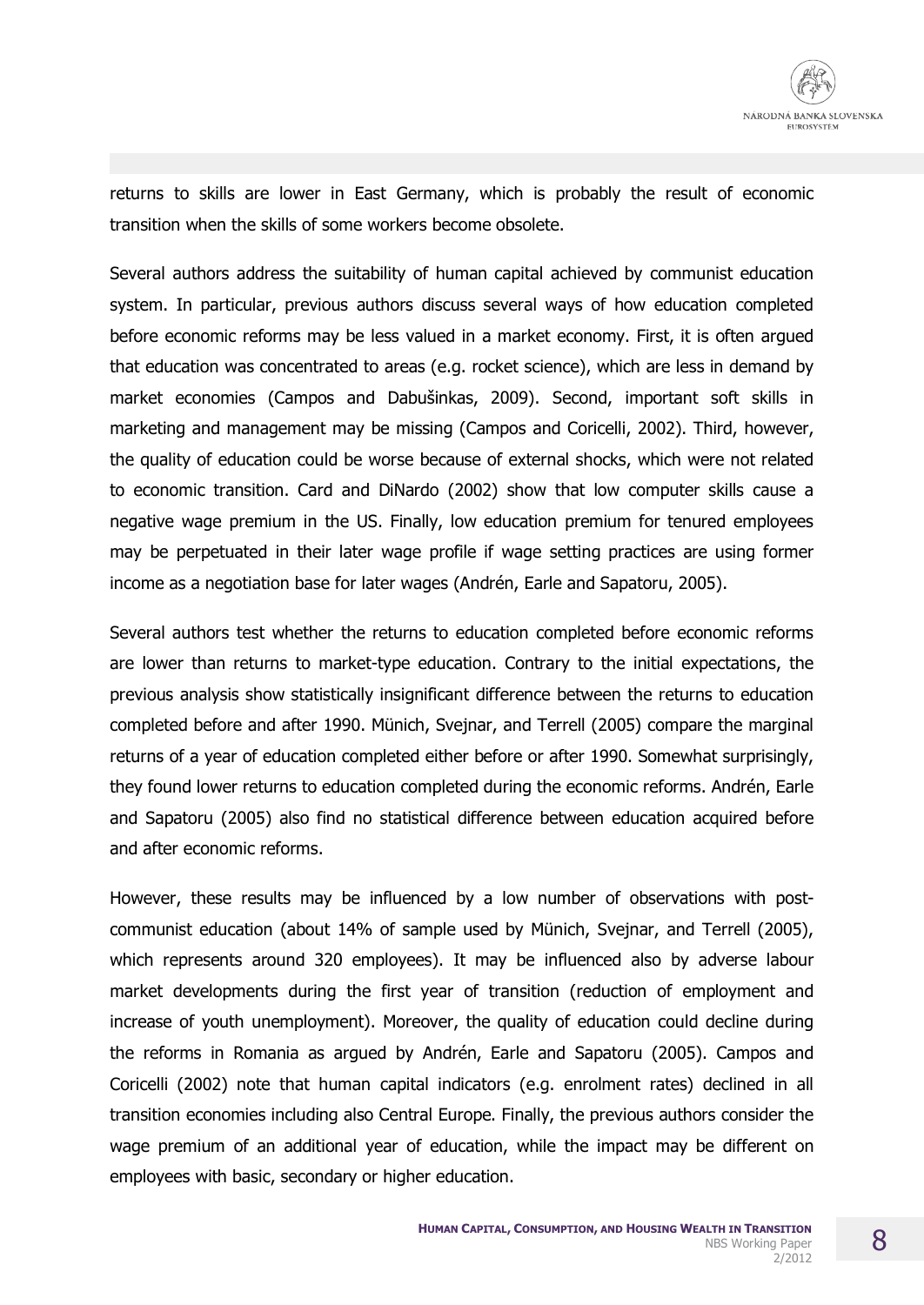

There are only a few analysis of housing wealth in Eastern Europe. Early studies pointed at the importance of housing as a part of non-wage benefits. In the planned economies, municipalities and firms were often made responsible for providing social services to employees and the general population (Tsenkova and Turner, 2004, Juurikkala and Lazareva, 2006). State enterprises used the non-wage benefits to attract employees. Thus, the enforced equalization of income was at least partially compensated by non-wage benefits, and housing played a key role in this respect. Berger, Blomquist and Sabirianova Peter (2008) show that Russian employees were compensated for differences in regional living quality through better access to housing.

Unlike other areas, economic reforms did not target the distortions in the housing market. Low supply resulted in soaring housing prices. Égert and Mihaljek (2007) show that housing price grew similarly to income. By contrast, Hlaváček and Komárek (2009) find several periods of housing bubbles (in particular, in 2002-2003 and 2007-2008) in the Czech Republic. The different development of housing markets before and after 1990 implies that households have largely different stocks of housing wealth.

For developed economies, numerous papers estimate the housing wealth effect on consumption based either on household level data, as well as on aggregate data. They usually report that marginal propensity to consume with respect to wealth change is up to 0.10. This means that exogenous increase in the value of the house of 1 percent leads to an increase of household consumption by 0.10 percentage points. Farinha (2009) uses microlevel data collected in Portugal in 2006 and 2007. This survey confirms that housing wealth represents the most important asset in the household portfolio. She estimates the elasticity of consumption with respect to wealth between 0.04 and 0.05 for households. For Italy, Grant and Peltonen (2008) report marginal propensity to consume above 0.08 percent of housing wealth. They also find that the marginal propensity to consume is higher for old households (0.15), whereas it is statistically insignificant for young households. In Spain, Bover (2005) finds that the marginal propensity to consume is 0.02 percent of housing wealth of the main residence. For aggregate consumption, Carrol, Otszuka and Slacalek (2011) report the wealth effect between 4 and 10 cents per \$1 change in housing wealth in U.S. data. Using a simple life-cycle model, Attanasio, Leicester and Wakefield (2011) prove that house price shock should have larger effect on the consumption of older households.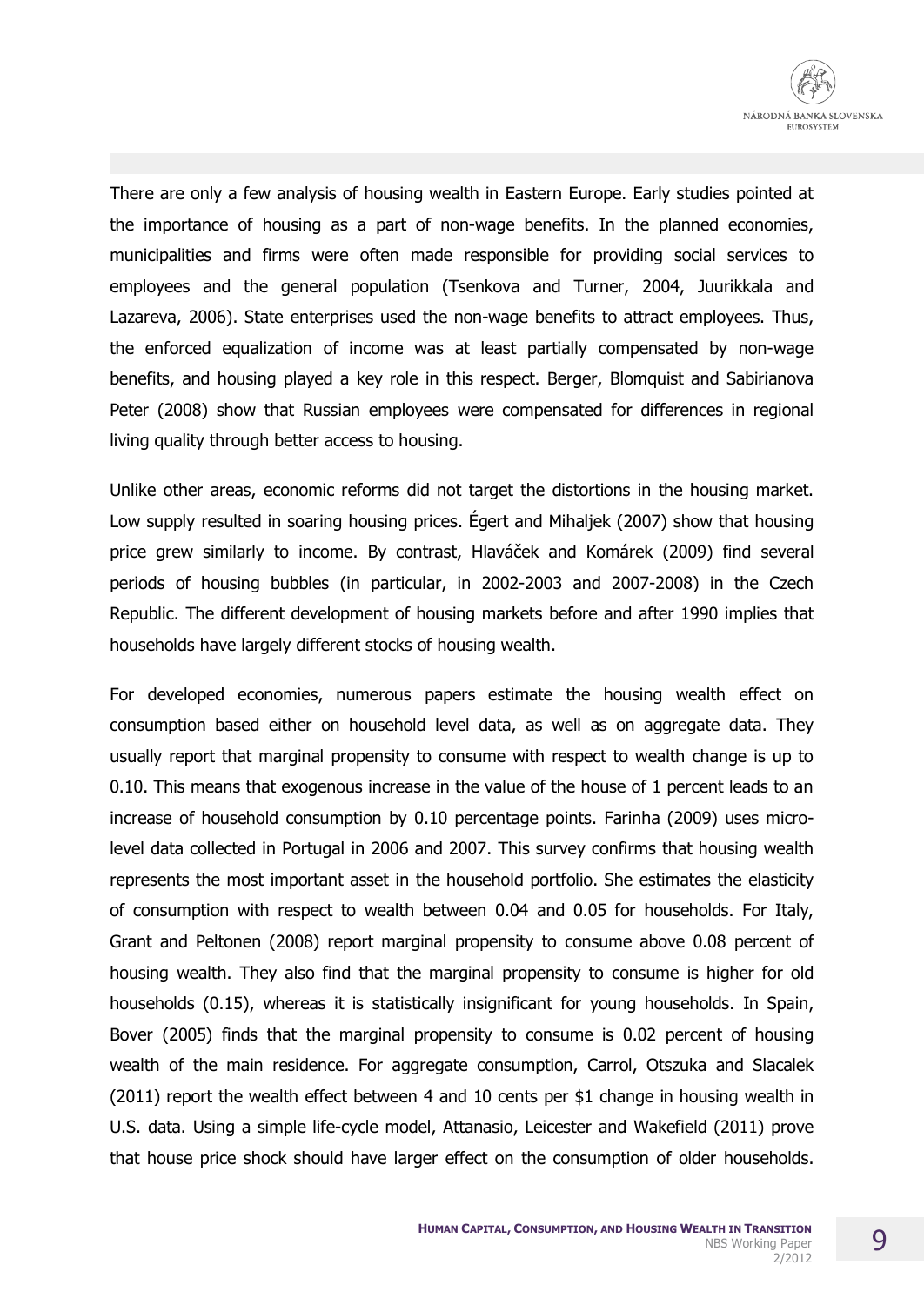

Moreover, they conclude that the consumption of younger households tends to respond more to income shocks. Contrasting to the previous findings, Calomiris, Longhofer and Miles (2009) claim that housing wealth has a small and insignificant effect on consumption in the US, if the control for the endogeneity bias caused by correlation between housing wealth and permanent income. So far, however, there are no comparable studies for new EU member states.

# **3 DATA DESCRIPTION**

j

In our repeated cross-sectional analysis we merge two different data sources for households in Slovakia. First, we use data on household income and consumption from the household expenditure survey (HES), which is conducted annually by the Statistical Office of the Slovak Republic. Second, we use data on house prices, which is published quarterly by the National Bank of Slovakia. Both datasets are available for the period from 2004 to 2009. Thus our data is not influenced by the flat tax reform in 2004 (Moore, 2005). The data sets may be influenced only marginally by the accession to the European Union, which took place in May 2004. We do not deflate the nominal data; instead we include time effects in the estimated equations.

The HES is collected since late 1950s. However, due to several important methodological changes implemented in the household survey in 2004, we cannot use the previous household surveys for the analysis. $8$  The survey provides data on structure of income and expenditures of Slovak households. The sample size of the HES is approximately 4,700 households every year. Since 2004, the Statistical Office of the Slovak Republic uses random sampling. The selected sample is representative not only on a country level but also at the regional level. The basic sampling unit is a private household $9$  created by one or more persons who (i) live together in the same dwelling and (ii) share the living costs.

<sup>&</sup>lt;sup>8</sup> Before the 2004 wave, the HES used to have smaller sample size (only about 1600 households) and significant part of Slovak households were not surveyed. Particularly those households with unemployed or disabled person or single mother as a head of the household.

 $9$  Collective households (for example hospitals, cloisters, and prisons) are excluded from the survey.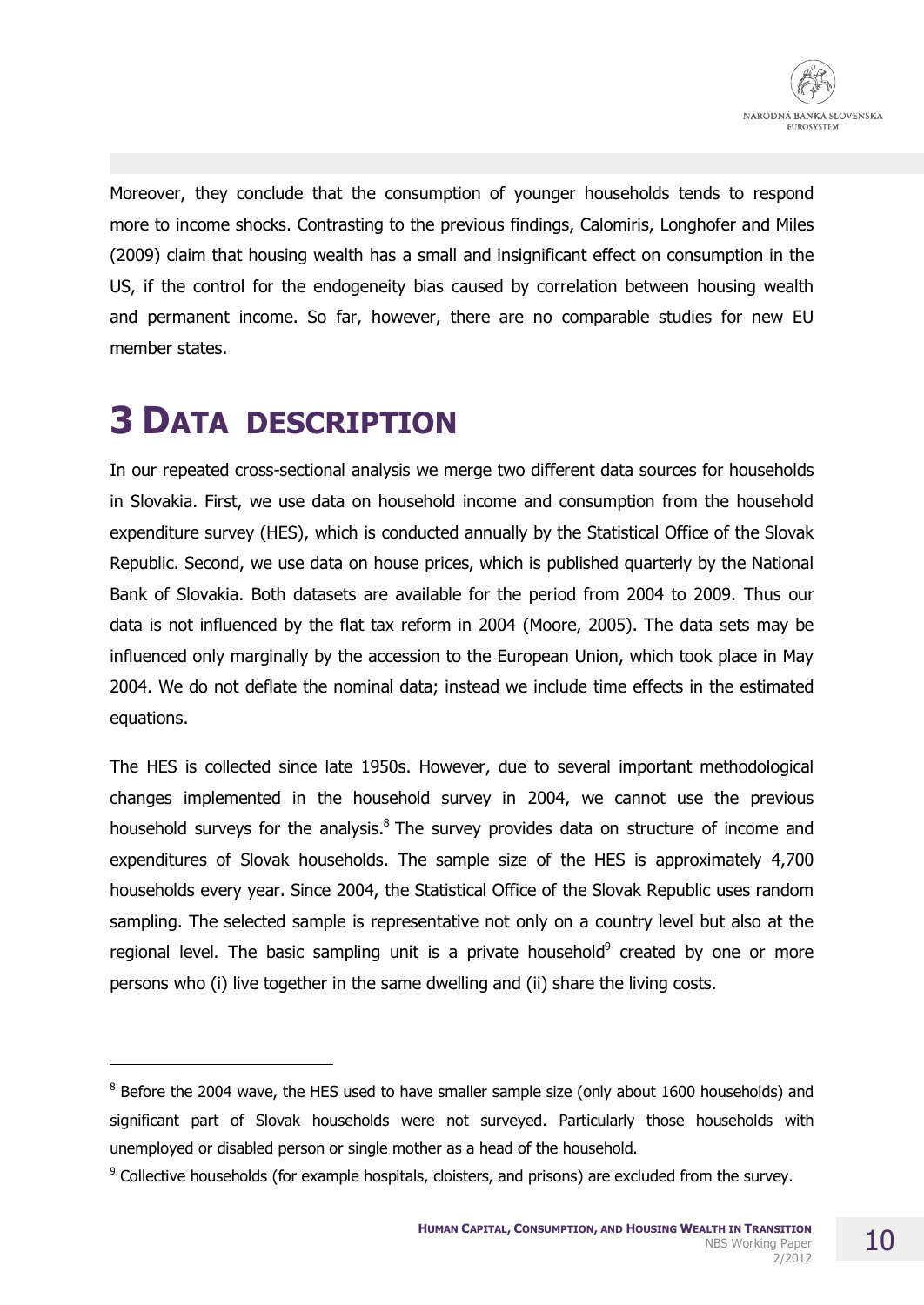Given the data quality, the household expenditure surveys are used commonly for regular analysis of household expenditures, the computation of general population weights, calculation of consumer price indices, and as a main source for final private consumption entering the National Account System (Byfuglien, 2006). The methodological changes in 2004 improved significantly representativeness of the surveys. Nevertheless, the sample may not include very rich and very poor households (Deaton, 2005, Carraro, 2006). Another restriction is the lack of time dimension, which means that we can not trace a behaviour of a specific household over the sampling period.<sup>10</sup>

The household expenditure survey provides detailed information on housing quality, but it does not include the market value of the housing facilities. In order to impute the housing wealth, we use our second dataset, which comes from the survey of residential property prices<sup>11</sup> conducted jointly by the National Bank of Slovakia and the National Association of Real Estate Agencies. We consider the housing wealth equals the market value of the house because we do not have the information on mortgage<sup>12</sup>. Based on the region, location and the number of rooms of the property, we distinguish between 120 different types of a flat or a house. From the household expenditure survey, we know the type of property the household occupies. Moreover, from the survey of residential property prices we draw the prices for every group of dwelling out of 120 mentioned earlier<sup>13</sup>. In particular, we use square meter prices of the property with given characteristics from this database. We impute the value of housing wealth by multiplying the size of the flat or house by the corresponding square meter price. This imputation adds the information on housing wealth to the original HES database.

 $10$  An alternative household survey, EU SILC, includes aslo a panel component. However, the EU SILC survey does not cover information on household consumption.

 $11$  Detailed information on the survey can be found in Cár (2006).

 $12$  The share of households with mortgage is about 10 per cent in Slovakia.

 $13$  For example, prices range from 418 euro to 5,130 euro per square meter in 2009.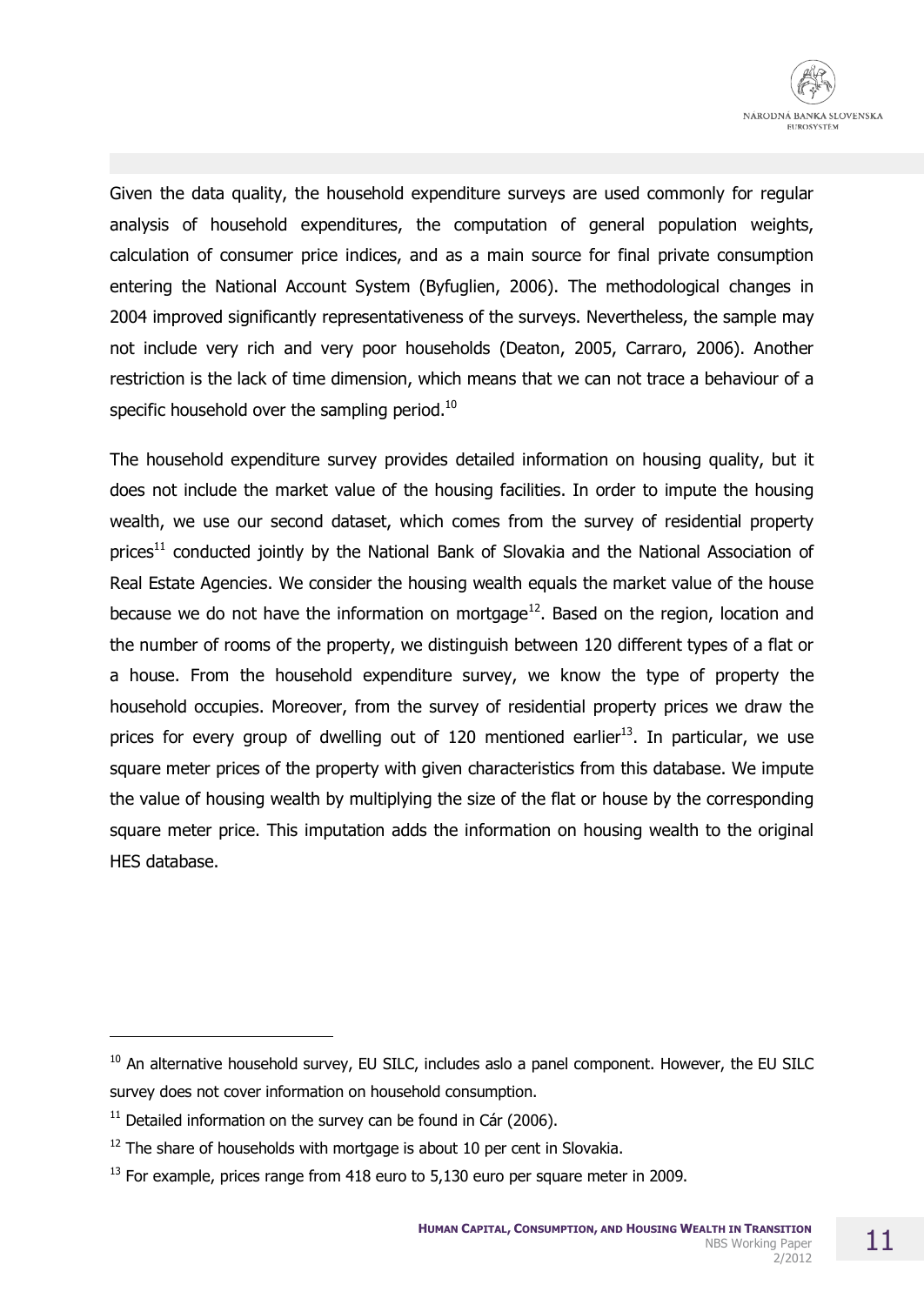# **4 DESCRIPTIVE STATISTICS**

A first look into the database reveals several interesting features of household's disposable income. As can be seen in the figure 1, age-income profile has a nonlinear shape. It increases to the age of 50 of the household head (HH). The income of older families sharply decreases. Moreover, the variability reaches its highest levels between the ages of 50 and 60. Based on the level of education of the principal earner, we distinguish three different age-income profiles. All three groups (primary, secondary and tertiary) share common pattern of the age income profile. The profiles of families older than 60 years converge mainly due to the low inequality of old age pensions in Slovakia. Moreover, the income pattern of an average household coincides with the pattern of the household with secondary education. The income profiles correspond with those of consumption. However, the ageconsumption profile decreases faster than income. This means that older households are more focused on saving.

Since the housing wealth is the most important component of private capital we focus our attention on housing. Contrary to the previous findings, older households own more housing wealth. In general, former communist countries are known as countries with very high home-ownership rate due to the mass privatization of former state rental housing (Lux 2004, Edgar, Filipovic and Dandolova, 2007). This is also the case of Slovakia. Figure 1 depicts also the pattern of ownership rate in our sample and displays the snapshot of dependency between the age and home ownership. The ownership rate starts at 50 percent for the youngest households. Then it grows to the values higher than 95 percent. More than 95 percent of households older than 50 years own their residence.

Very similar pattern can be found in age - housing wealth profile. Housing wealth rises over the life cycle. However, it is slightly declining for the oldest households. This is a natural feature. We can expect that older households usually occupy smaller flats. What can be surprising is the average house price per square meter for different age groups. Although, properties of older households are smaller, they are more valuable mainly due to better location of their apartments and houses. The last graph shows the histogram of housing wealth in Slovakia. In our sample, we have about 6 per cent of households that do not own any real property - they are included in the first bin.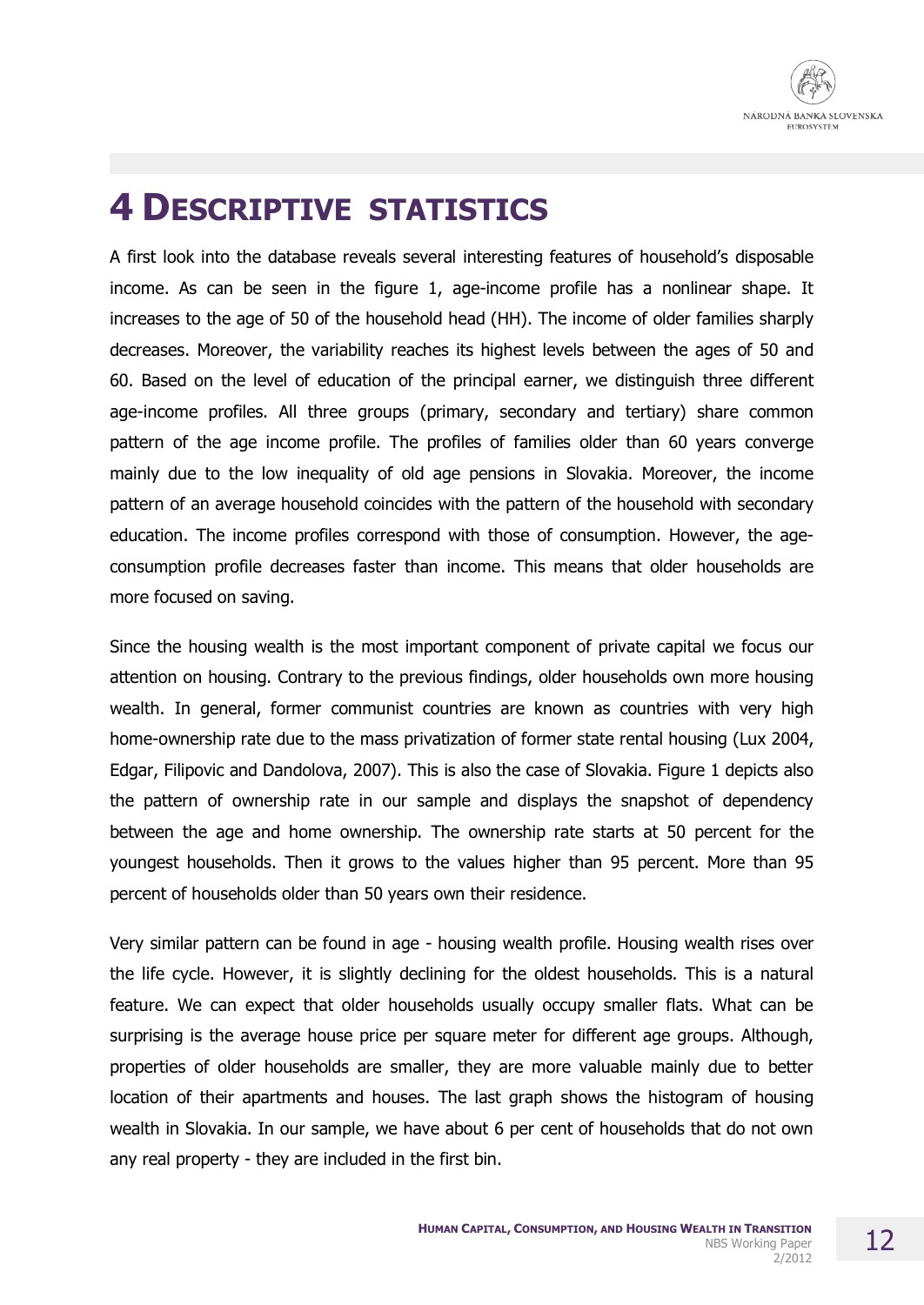



#### **HUMAN CAPITAL, CONSUMPTION, AND HOUSING WEALTH IN TRANSITION <b>13** NBS Working Paper 2/2012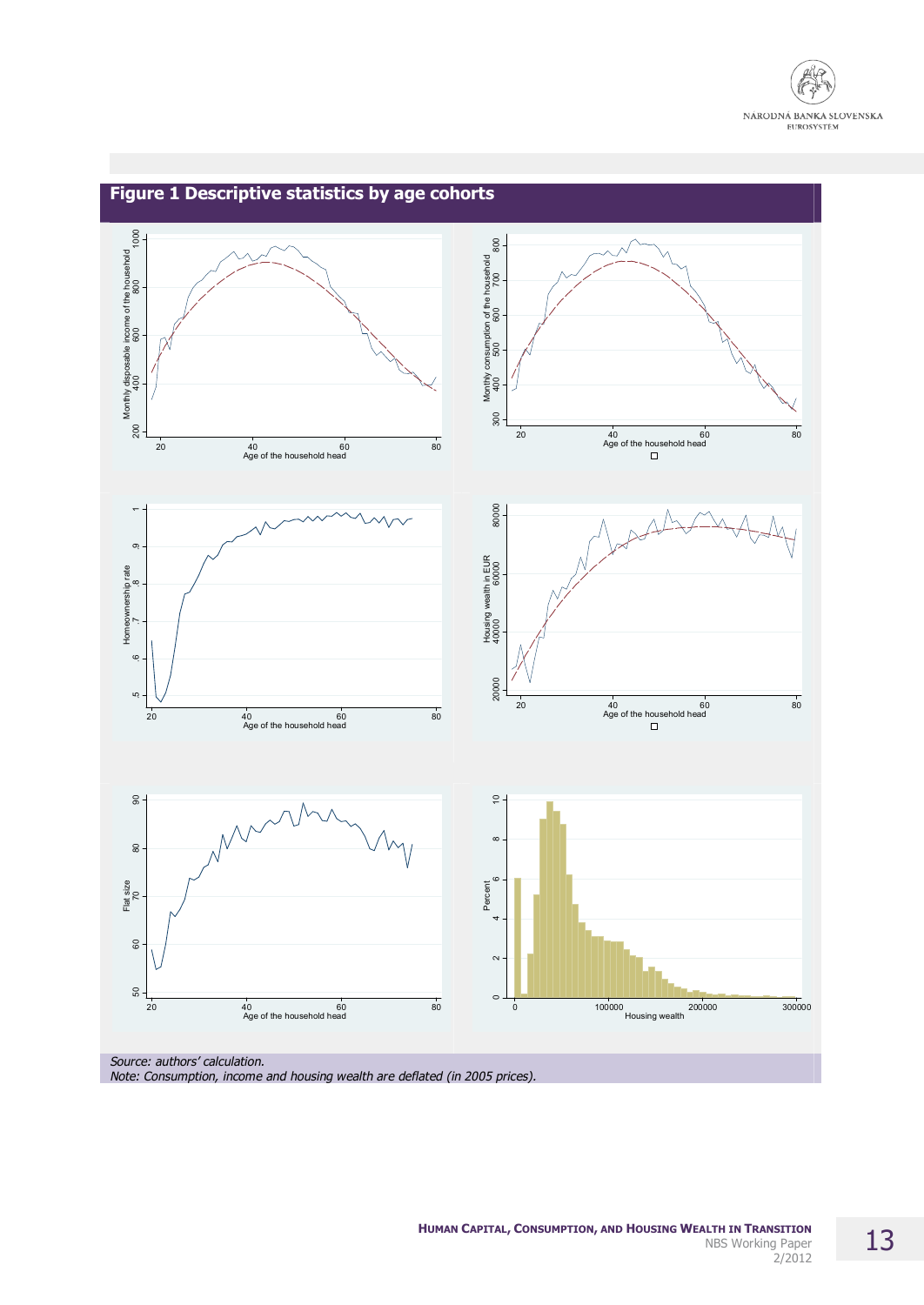

### **5 EMPIRICAL ANALYSIS**

In this section we proceed in three steps. Firstly, we start our analysis with a focus on human capital of the households and its impact on the disposable income. In the second step, we turn our attention to housing wealth and look for the determinants of the residential property prices. Finally, we use both indicators (disposable income and housing wealth) as determinants of the consumption function.

### **5.1 INCOME DETERMINANTS**

We start with the estimation of the income equation. The depended variable is defined as monthly household income (in logs), although the traditional Mincer model of earnings (Mincer, 1974) analyzes individual income instead of a household of several persons. This reflects that the next sections analyze housing wealth and consumption of households.

Table 1 presents estimations of household income determinants. The first specification (labelled Income 1) includes standard demographic indicators as gender, age, education, which are defined for the principal earner (household head). Since, the age-income profile has nonlinear shape, we include two age variables in the regression. Variable age is defined as age of the household head divided by 10 and age2 stands for age $^2/100$ . Moreover, we control if the household head is widow, widower, divorced or single (we call this group as single parent). Furthermore, the number of household members and number of children are included in order to capture the size of the households. All variables are highly significant and they have the expected attributes. The households with highest education have higher income by 18.5 percent when compared to secondary education (omitted category). Households with female principal earner have income lower by about 4.8 percent, but single households with children have even lower income by 23.1 percent. We include also the level of partner's education. Similarly to negative gender effects, we find that the partner's education yields significantly lower returns to human capital. For example, the households with university educated household head have income higher by 18.5 percent, however, the household with the same level of education of his/her partner earn more by 13.7 percent. The negative differential of the secondary earner is visible also for primary education, where it amounts to 0.9 percent.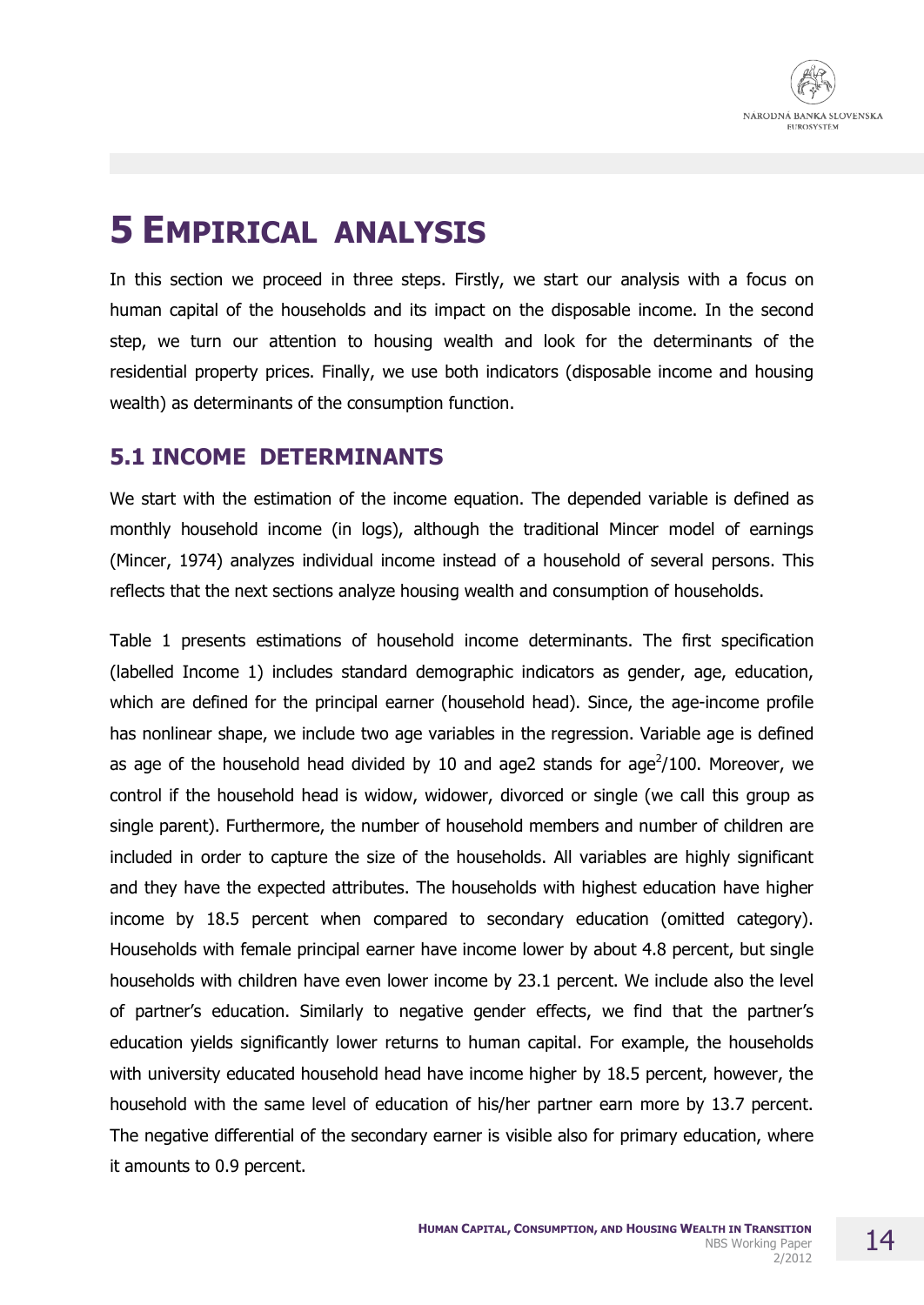| Table 1 OLS estimates of disposable income equation |             |             |             |             |            |             |
|-----------------------------------------------------|-------------|-------------|-------------|-------------|------------|-------------|
|                                                     | Income 1    | Income 2    | Income 3    | Income 4    | Income 5   | Income 6    |
| Age                                                 | $0.095***$  | $0.161***$  | $0.163***$  |             |            |             |
| Age2                                                | $-0.016***$ | $-0.020***$ | $-0.021***$ |             |            |             |
| Number of adult                                     | $0.271***$  | $0.276***$  | $0.275***$  | $0.244***$  | $0.292***$ | $0.275***$  |
| Number of children                                  | $0.058***$  | $0.052***$  | $0.053***$  | $0.030***$  | $0.064***$ | $0.049***$  |
| Female                                              | $-0.048***$ | $-0.048***$ | $-0.049***$ | $-0.076***$ | $-0.019$   | $-0.039***$ |
| Single parent                                       | $-0.230***$ | $-0.226***$ | $-0.227***$ | 0.090       | $0.119***$ | $-0.227***$ |
| <b>Education primary</b>                            | $-0.122***$ | $-0.122***$ | $-0.328***$ |             |            |             |
| <b>Education tertiary</b>                           | $0.185***$  | $0.185***$  | $0.187***$  |             |            |             |
| Partner's education                                 | $-0.131***$ | $-0.131***$ | $-0.128***$ |             |            |             |
| Partner's education                                 | $0.137***$  | $0.136***$  | $0.135***$  |             |            |             |
| Cohort 90                                           |             | $-0.071***$ |             |             |            |             |
| Cohort 90 x primary education                       |             |             | $0.148***$  |             |            |             |
| Cohort 90 x secondary education                     |             |             | $-0.074***$ |             |            |             |
| Cohort 90 x tertiary education                      |             |             | $-0.076***$ |             |            |             |
| Years of education                                  |             |             |             | $0.488***$  | $0.265***$ |             |
| Years of partner's education                        |             |             | $0.261***$  | $0.304***$  |            |             |
| Potential work experience_1                         |             |             |             | $0.377***$  | $-0.242**$ |             |
| Potential work experience_2                         |             |             |             | $-0.103***$ | $-0.050$   |             |
| Years of education before 1990                      |             |             |             |             |            | $0.415***$  |
| Years of education after 1990                       |             |             |             |             |            | $0.494***$  |
| Potential work experience before                    |             |             |             |             |            | $-0.173***$ |
| Potential work experience after                     |             |             |             |             |            | 0.096***    |
| Potential work experience before                    |             |             |             |             |            | $0.041***$  |
| Potential work experience after                     |             |             |             |             |            | $0.036***$  |
| Constant                                            | $9.115***$  | 8.958***    | 8.961***    | 8.135***    | 8.197***   | 8.604***    |
| Sample                                              | All         | All         | All         | Cohort of   | Cohort of  | All         |
|                                                     | households  | households  | households  | younger h.  | older h.   | households  |
| No. of obs.                                         | 27,650      | 27,650      | 27,650      | 8,674       | 19,288     | 27,962      |
| $R^2$                                               | 0.641       | 0.642       | 0.643       | 0.464       | 0.665      | 0.637       |

**Table 1 OLS estimates of disposable income equation**

Note: \*/\*\*/\*\*\* depicts statistical significance of the coefficients at 10/5/1 % level of significance respectively. Regional and *time effects are not reported. Source: authors' calculation.*

The next specification (Income 2) extends the analysis by a cohort differential in age-income profile of the Slovak households. In particular, this specification includes also Cohort90, which is a dummy variable that equals to one if the principal earner entered the labour market before 1990 (in other words, if his or her age was more than 25 years in 1989).<sup>14</sup>

<sup>&</sup>lt;sup>14</sup> This threshold was confirmed in a version of Chow structural break test for the household's age between 20 and 30 in 1990. The age of 25 years in 1990 was associated with the highest *t*-statistics.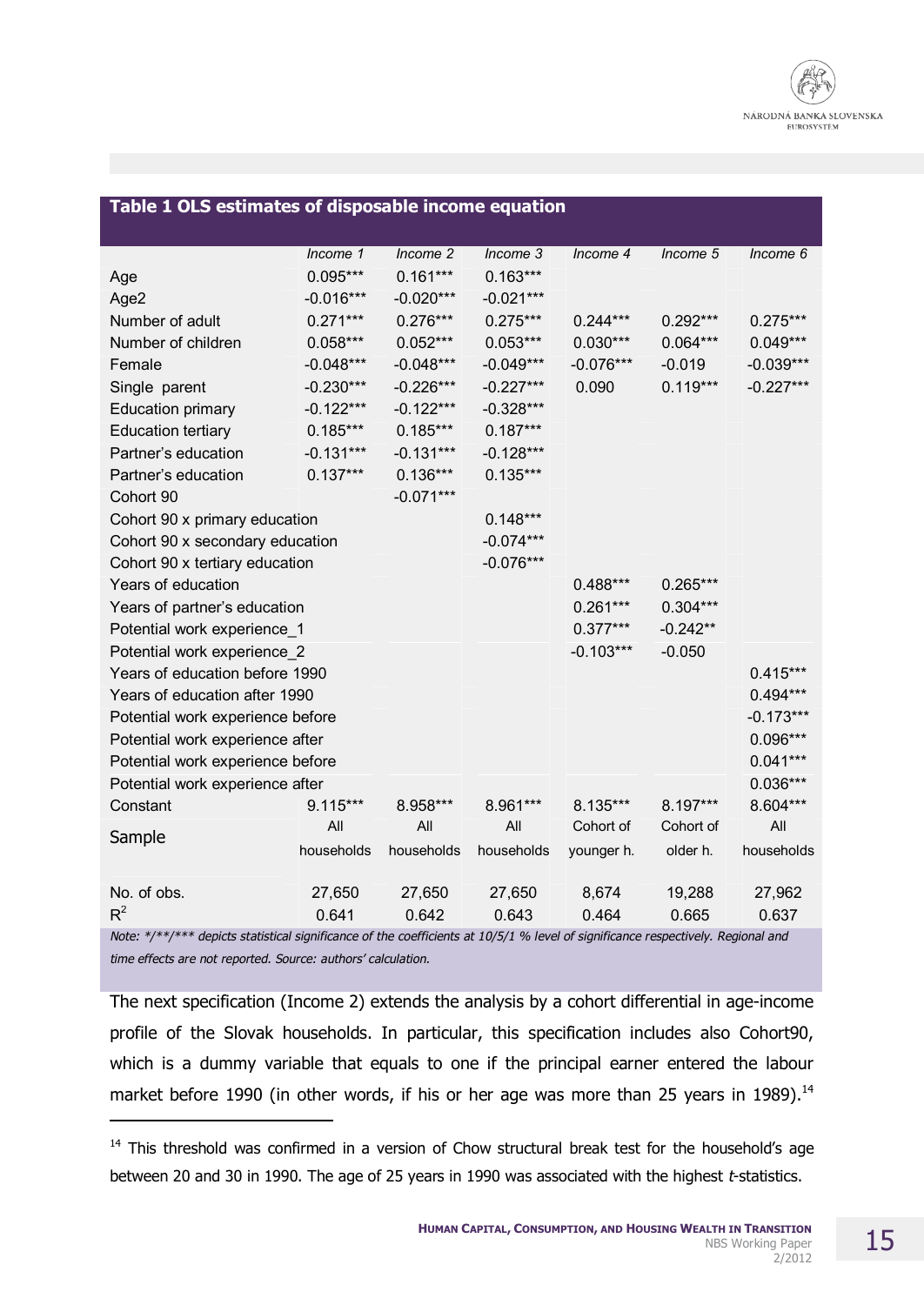

These households received their complete education before economic reforms. Such specification shows that income of households belonging to the Cohort 90 is lower by 7.1 percent compared to the younger households.

However, cohort differentials may correspond to several factors including previous earning profile (see discussion in section 2). Therefore, we compare the returns to human capital for different levels of education in the last specification. In comparison with secondary education completed after 1990, which was selected as a base category, employees with university degree receive lower incomes if they entered the labour market before 1990, while income for respondents with basic education is actually higher for those, who entered the labour market before 1990. This contradicts alternative explanations of income differentials (e.g. wage persistence).

These results are highly robust to various sensitivity tests. Following Chase (1998) we include years of education and years of work experience in the disposable income equation. Given expected length of education for various levels, we define years of education as

*years of education=* (*basic\* 8+secondary\* 4+university\* 5*) /10.

Additionally, we define the potential work experience indicator, which represents an additional characteristic of human capital. The variable work experience is defined, as it is common in the literature:

*potential experience*  $1 = (age - years of education - 6)/10$ 

potential experience 
$$
2 = (age - years of education - 6)^2 / 100
$$

We split the sample for both cohorts according to the age of the principal earner. Two columns (Income 4 and Income 5) in table 1 present regression of household incomes on years of education, years of potential experience, experience squared and other variables capturing households' characteristics. Similarly to the previous results, the estimated coefficient on years of education is significantly lower among the older households, which confirms our previous findings. Moreover, the effect of work experience is also lower in the older cohort group.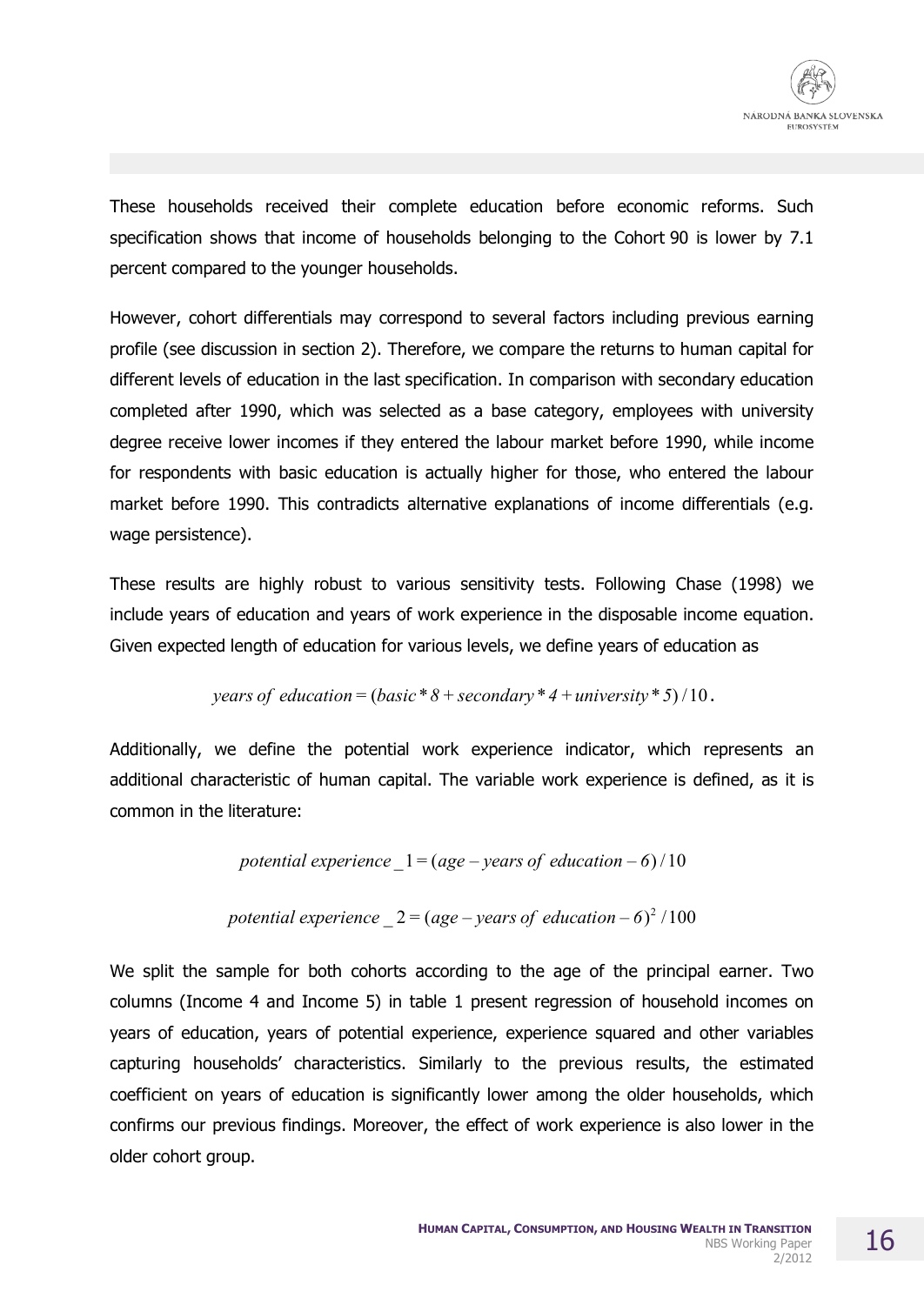Finally, we compute years of education and years of potential work experience achieved before and after 1990 for every household. The last column of table 1 summarizes the estimated coefficients. Not surprisingly, it turns out that the education completed after 1990 is significantly better rewarded compared to the education from transformed schooling system after 1990. Thus, our sensitivity analysis confirms that human capital obtained before economic reforms yields lower returns than human capital attained more recently.

### **5.2 DETERMINANTS OF HOUSING WEALTH**

Under central planning, housing was under tight state control. Majority of dwellings <sup>15</sup> were owned directly by the state or by state enterprises. Lux (2004) classifies the following four types of housing: state rental flats, rental flats owned by state enterprises, cooperative rental flats and privately owned family houses. The mass privatization of former state rental housing began in the early 1990s. Due to privatization, a lot of families became owners of flats they had occupied. Moreover, they had to pay far less than the market price for such flats. Thus, older families acquired their housing wealth relatively cheaply and they are often equipped with a higher physical capital.

The estimation of determinants of housing wealth has to reflect that the sample includes households with zero reported housing wealth. In this case, the OLS approach will not yield consistent estimates mainly because the censored sample is not representative of the population (Cameron and Trivedi, 2009). Therefore, we apply two alternative approaches. The Tobit model proposed by Tobin (1958) reflects the truncation of the data sample. However, it does not consider that households with housing wealth are likely to be different from the remaining households. The Heckman selection model reflects also the selection bias in the housing wealth equation.

The Tobit model is used when the depended variable is not always observed but the vector of covariates is fully observed. This is also our case because housing wealth is observed only if the household owns the dwelling. Therefore, we try to apply the Tobit model on housing wealth. The model is specified for unobserved (latent) variable model:

<sup>&</sup>lt;sup>15</sup> Due to data limitation, we assume only dwellings the families live in. So we do not consider another properties owned by the family.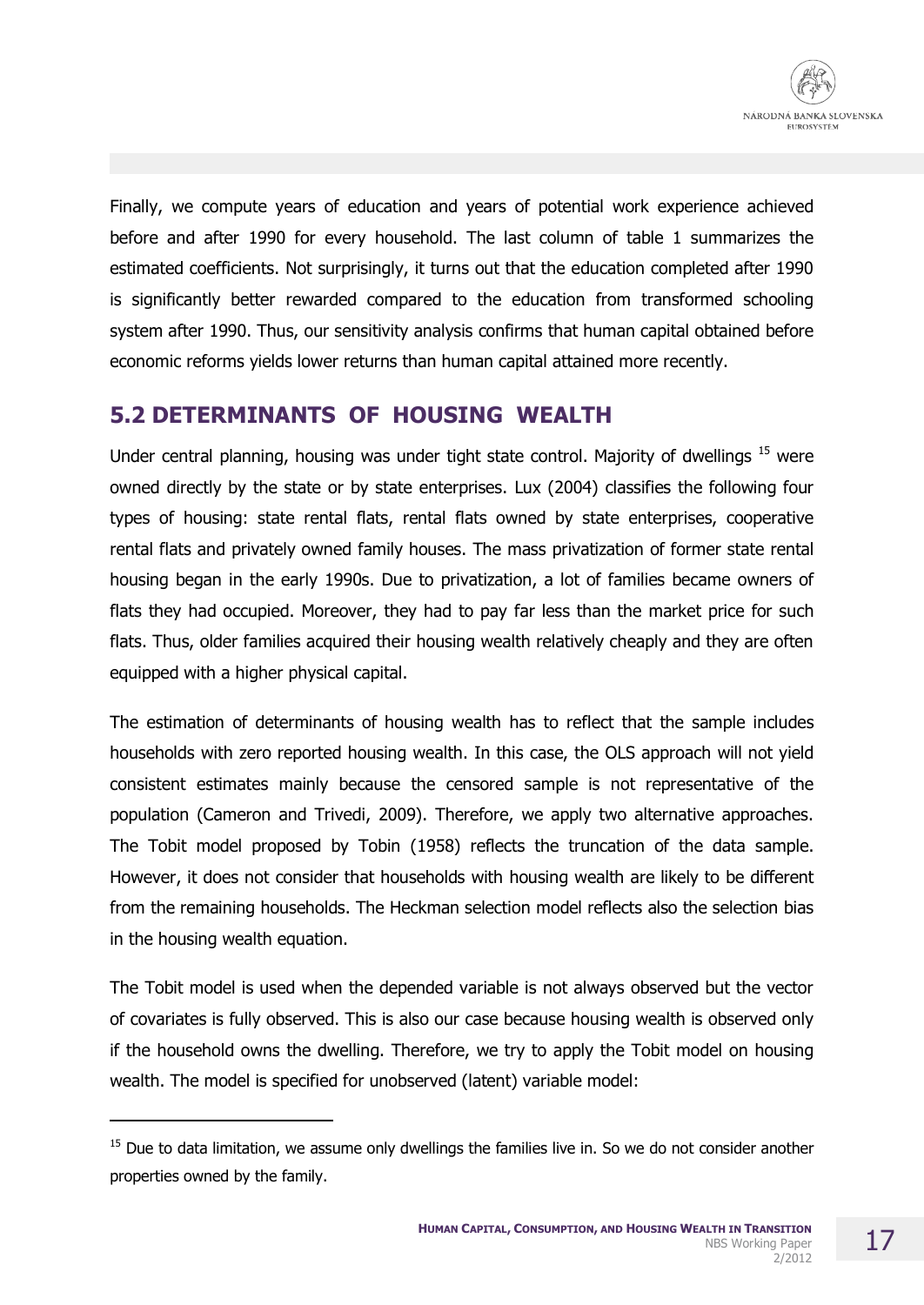

$$
y^* = x \beta + u
$$

Where, housing wealth is proxied as

$$
housing\ wealth = \begin{cases} y^* & \text{if } y^* > L \\ L & \text{otherwise} \end{cases}.
$$

The variable *<sup>x</sup>* stands for vector of covariates and *L* is a censoring point. The model is left censored.

Explanatory variables include disposable income, number of family members, dummy

variable for single parent households and also dummy for households belonging to Cohort 90. The estimated coefficients for all variables are in line with standard expectations. Moreover, the coefficient on Cohort 90 is also positive and highly significant. The impact is actually high also in economic terms. Older households, who received housing under the central planning, own property valued nearly 50% higher than younger households.

As many authors point out, the Tobit model is very sensitive to proper specification. The estimates are inconsistent if the errors are not normally distributed or if they are not homoscedastic. Therefore, we use a selection model, which might be more appropriate approach for the estimation of the housing wealth. The Heckman selection model offers a more general modelling approach than the Tobit model. It represents a bivariate sample selection model. In general, the model includes a selection equation for home ownership, ( *ho* ):

$$
ho = \begin{cases} 1 & \text{if } z\gamma + u_2 > 0 \\ 0 & \text{if } z\gamma + u_2 \le 0 \end{cases}.
$$

The outcome or regression equation for housing wealth has linear form. The dependent variable housing wealth ( *hw* ) is observed only if *ho* equals to one. Thus

$$
hw = \begin{cases} x\beta + u_1 & \text{if } z\gamma + u_2 > 0 \\ - & \text{otherwise} \end{cases}
$$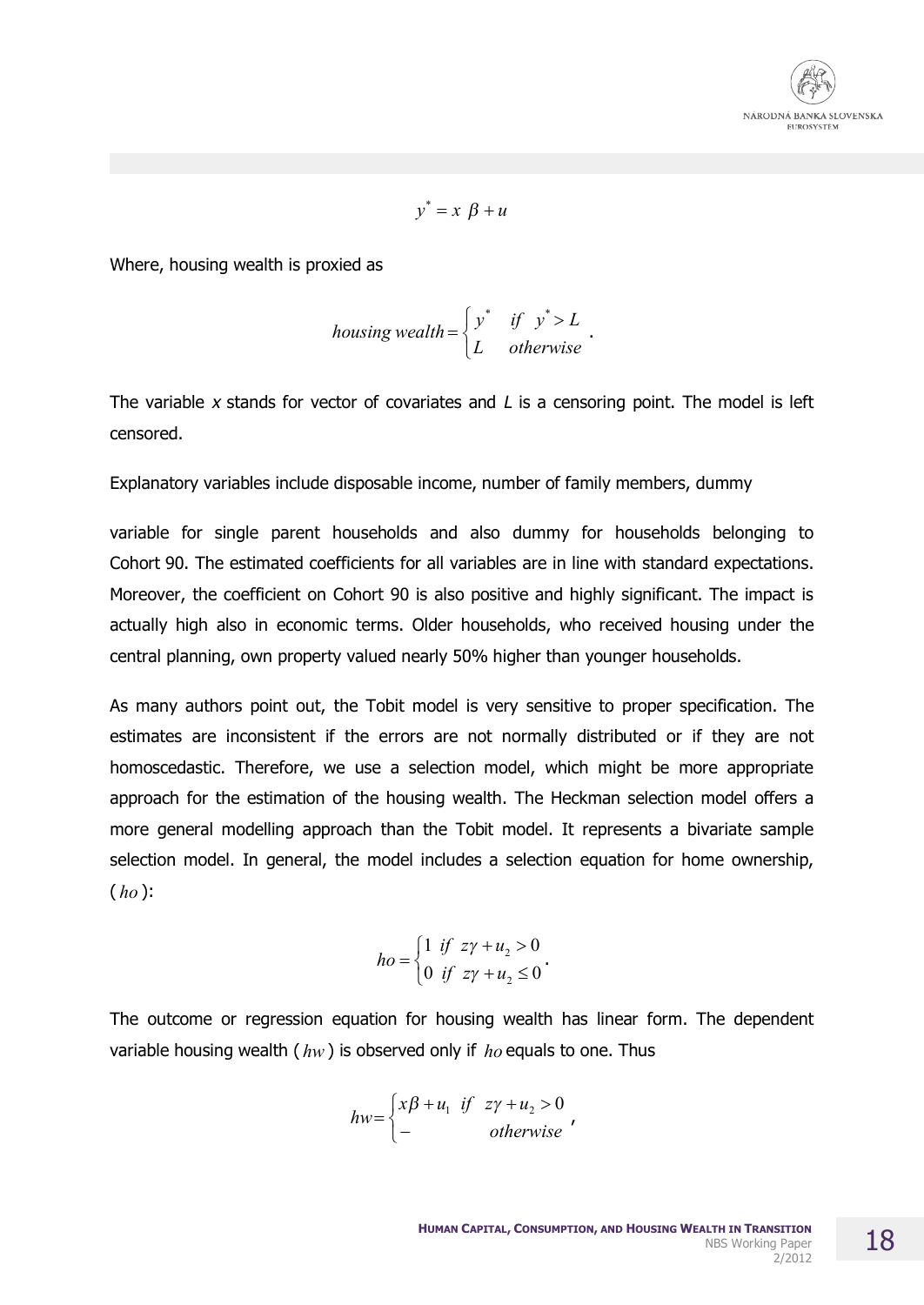

where *<sup>x</sup>* stands for vector of covariates for outcome equation, *z* represents vector of covariates for selection equations. The Heckman selection model can be estimated by two different methods. First, a two-step estimation approach estimates the outcome and selection equation in two steps. Second, both equations can be estimated simultaneously by a maximum likelihood, which is generally considered to be more efficient and robust. Table 2 presents results of both methods which supports the robustness of our results.

We include the same set of explanatory variables as in the previous Tobit estimation. Moreover, the selection equation includes age and age squared of the principal earner, which are used as the exclusion restriction<sup>16</sup>. This reflects the assumption that households are more likely to become home owners as they age. Once acquired, households stay in the same housing for a relatively long period of time. Therefore, the value of housing does not change again with age (it is actually insignificant if included in outcome equation). Nearly all variables keep expected signs in the selection equation and age variables are highly significant. By contrast, number of members of the family, as well as the dummy variable for Cohort 90, is insignificant and does not have any effect on home ownership.

The outcome equation contains the disposable income, which as expected has a positive sign. Families with higher income live in properties that are more valuable. The coefficient on number of family members has also positive sign indicating that larger families own dwellings that are larger and thus more valuable. All specifications confirm that households belonging to the Cohort 90 own more valuable housing wealth compared to younger households. Year dummies capture the development of house prices compared to the omitted year 2004. We include also regional dummies to control for different regional prices of properties, which keep expected results. For example, households in the capital city, Bratislava, are less likely to own their housing, but if so, it is more expensive than in other regions.

 $\overline{a}$ 

 $16$  Because of the identification condition, we use age in the selection equation only. Therefore, it does not appear in the regression equation.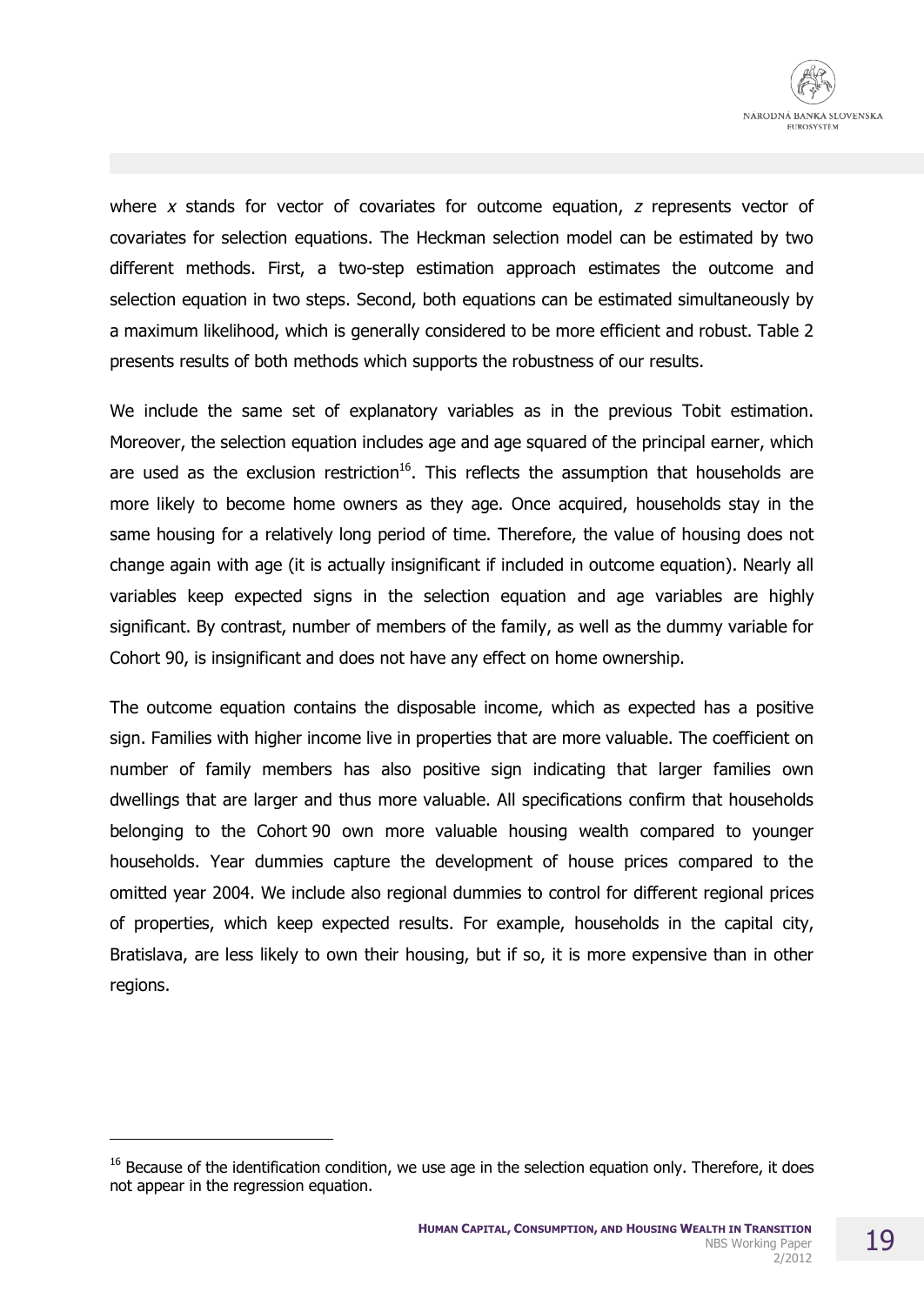|                        | <b>Housing 1</b>   | <b>Housing 2</b>   | <b>Housing 3</b> | <b>Housing 4</b>                | <b>Housing 5</b> | <b>Housing 6</b> |
|------------------------|--------------------|--------------------|------------------|---------------------------------|------------------|------------------|
|                        | <b>Tobit model</b> | <b>Tobit model</b> | Heckman          | Heckman                         | Heckman          | Heckman          |
|                        |                    |                    | model - ML       | model -2STEP                    | model - ML       | model -2STEP     |
| Disposable income      | $0.159***$         | $0.145***$         | $0.061***$       | $0.043***$                      | $0.061***$       | $0.054***$       |
| οf<br>Number<br>family | $0.031***$         | $0.078***$         | $0.050***$       | $0.056***$                      | $0.063***$       | $0.062***$       |
| members                |                    |                    |                  |                                 |                  |                  |
| Single-parent          | $-0.149***$        | $-0.137***$        | $-0.058***$      | $-0.045***$                     | $-0.060***$      | $-0.058***$      |
| Cohort 90              |                    | $0.448***$         |                  |                                 | $0.133***$       | $0.093***$       |
| Constant               |                    |                    | 13.434***        | 13.619***                       | 13.286***        | 13.395***        |
|                        |                    |                    |                  | Homeownership - selection model |                  |                  |
| Disposable income      |                    |                    | $0.370***$       | $0.336***$                      | $0.360***$       | $0.336***$       |
| Single parent          |                    |                    | $-0.199***$      | $-0.238***$                     | $-0.206***$      | $-0.238***$      |
| Number<br>Οf<br>family |                    |                    | 0.042            | 0.019                           | 0.034            | 0.019            |
| members                |                    |                    |                  |                                 |                  |                  |
| Age                    |                    |                    | $1.023***$       | 1.093***                        | 1.058***         | 1.093***         |
| Age2                   |                    |                    | $-0.067***$      | $-0.076***$                     | $-0.071***$      | $-0.076***$      |
| Cohort 90              |                    |                    | 0.041            | $-0.000$                        | $-0.031$         | $-0.000$         |
| Constant               |                    |                    | $-5.301***$      | $-4.931***$                     | $-5.178***$      | $-4.931***$      |
| No. of observations    | 26,300             | 26,300             | 27,965           | 27,965                          | 27, 965          | 27,965           |
| No. of censored obs.   | 1,674              | 1,674              | 1,674            | 1,674                           | 1,674            | 1,674            |
| rho                    |                    |                    | $-0.447$         | $-1.000$                        | $-0.275$         | $-0.701$         |

#### **Table 2 Tobit and Heckman selection model estimates of housing wealth**

Note: \*/\*\*/\*\*\* depicts statistical significance of the coefficients at 10/5/1 % level of significance respectively. Regional and

*time effects are not reported.* 

*Source: authors' calculation.* 

 $\overline{a}$ 

### **5.3 CONSUMPTION FUNCTION**

So far, we have shown on the one hand that families, which entered the labour market before the transition have significantly lower disposable income. On the other hand, those families own higher housing wealth. However, neither income nor housing wealth individually describes welfare sufficiently. Therefore, we merge both channels in an estimation of household consumption, which may be taken as a better proxy of households' welfare <sup>17</sup>. In particular, we study the impact of income and housing wealth on consumption. By and large, the household consumption forms more than 50 per cent of output. Such importance is another reason to study the impact of wealth on consumption.

 $17$  In order to keep our analysis simple, we do not discuss the possible implications of future income streams and time preferences between the households.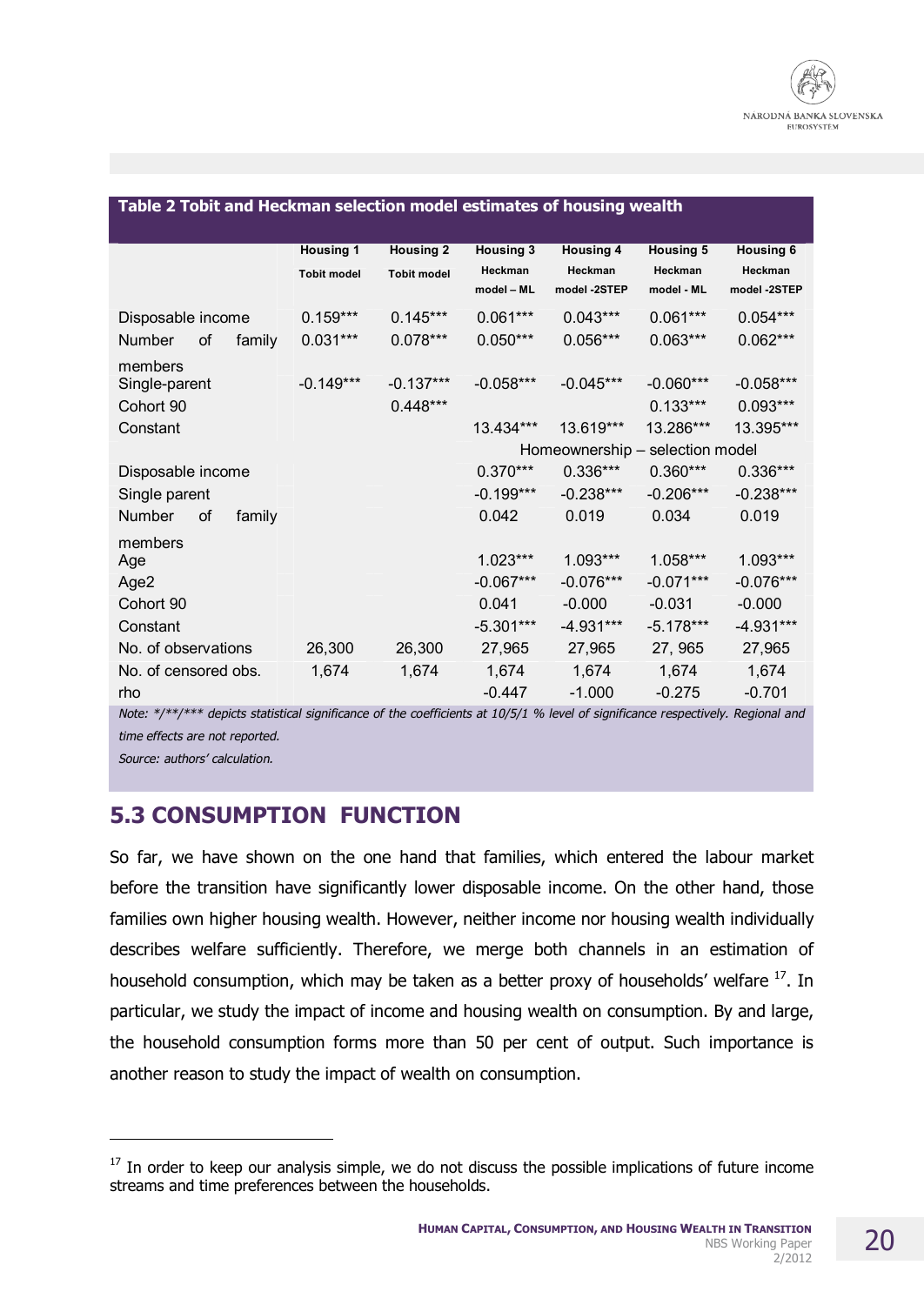Using the Durbin-Wu-Hausman test, we strongly reject the hypothesis that disposable income is exogenous variable in the consumption function. Since the OLS estimation would be biased in this case, we prefer an instrumental variable approach to estimate the consumption function. In order to present robust estimates, we perform two-stage OLS together with GMM estimation. The crucial point here is the selection of proper set of instruments. We test the exogeneity of instruments by Hansen J-statistics. Given its results, we choose two variables as proper instruments, namely a dummy for households with female principal earner and households living in a town. These instruments describe the background of the household. We use gender income differences (lower income for female principal earner) which are well documented in the literature (e.g. Weichselbaumer and Winter-Ebmer, 2005 and 2007) and confirmed by previous estimations. Moreover, we suppose that income in towns is higher, which reflects better earning opportunities in urban centres.<sup>18</sup> We do not include cohort dummy variable in the instruments due to possible endogeneity. The reported Hansen J-statistics confirms that our instruments are valid (see table 3). The same group of instruments is used in two-stage OLS and also in GMM estimation.

In order to present robust results we have utilized two stage OLS and Generalized methods of moments approach. Using both methods, we have estimated two types of consumption function. They both include disposable income, housing wealth and dummy for primary and tertiary education. The only difference is that the second and fourth specifications are supplemented with the variable Cohort 90. Therefore, in table 3 we present four columns. In all cases, the estimated coefficients of disposable income are more or less the same. The marginal propensity to consume is around 0.87. It turns out that housing wealth effect on consumption is insignificant. Actually, this result may reflect a low degree of development of credit markets in Slovakia. Thus it is generally impossible to use mortgage equity withdrawals.

 $18$  Both instrumental variables are correctly signed and highly significant in the fist state equation. F-Statistics of excluded instruments is with values of 820 and 885, well above the recommended threshold of 10.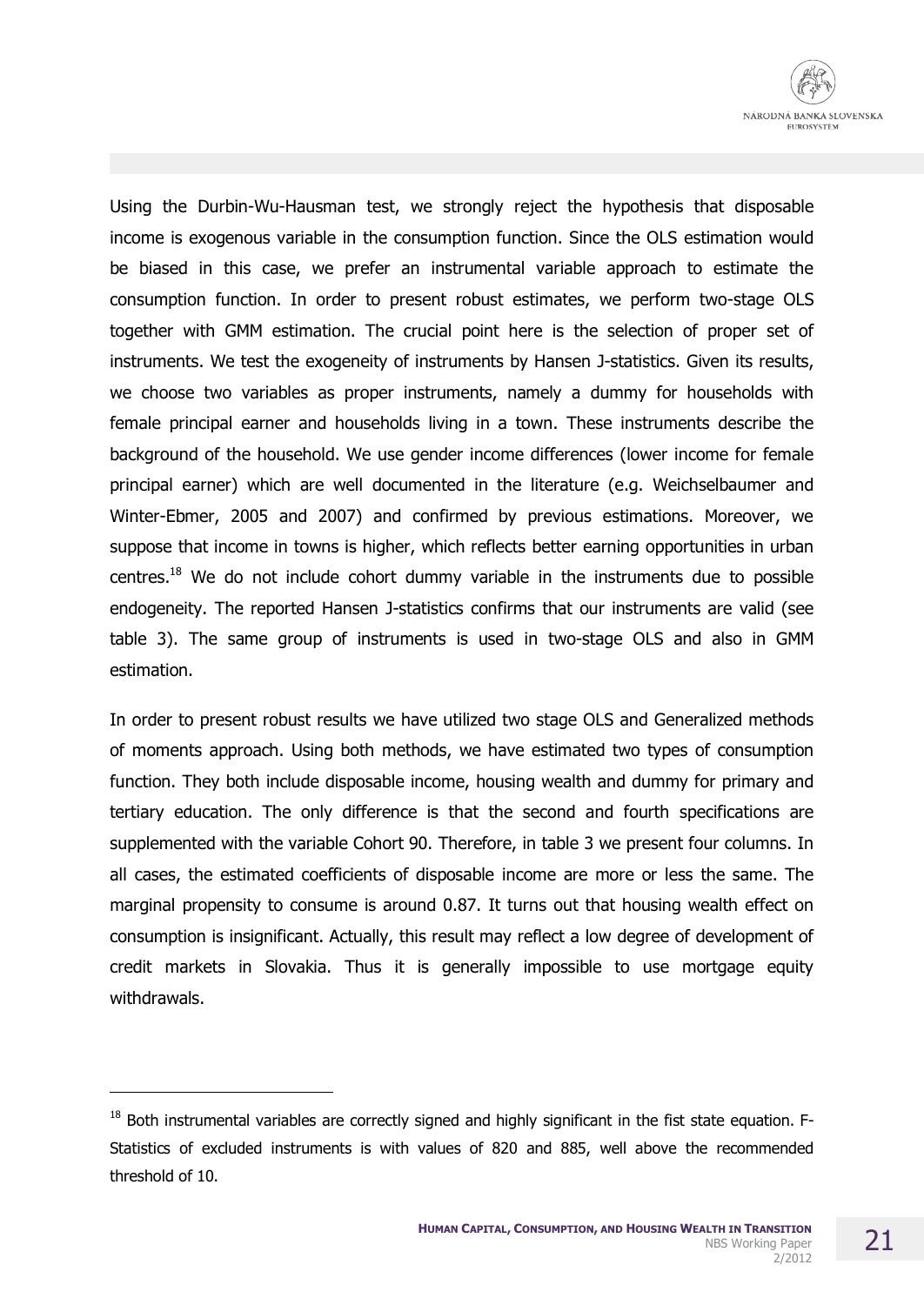|                                                                                                                                                           | Consumption 1 | Consumption 2 | Consumption 3 | Consumption 4     |
|-----------------------------------------------------------------------------------------------------------------------------------------------------------|---------------|---------------|---------------|-------------------|
|                                                                                                                                                           | 2SLS          | 2SLS          | <b>GMM</b>    | <b>GMM</b>        |
| Disposable income                                                                                                                                         | $0.874***$    | $0.862***$    | $0.872***$    | $0.860***$        |
| Housing wealth                                                                                                                                            | $-0.001$      | 0.001         | $-0.001$      | 0.001             |
| Primary education                                                                                                                                         | $-0.113***$   | $-0.106***$   | $-0.114***$   | $-0.107***$       |
| Tertiary education                                                                                                                                        | $0.015*$      | $0.017**$     | $0.014*$      | $0.016**$         |
| Constant                                                                                                                                                  | $1.149***$    | 1.280***      | $1.170***$    | 1.296***          |
| Cohort 90                                                                                                                                                 |               | $-0.047***$   |               | $-0.046***$       |
| Number of observations                                                                                                                                    | 27 965        | 27 965        | 27 965        | 27 965            |
| Centered $R^2$                                                                                                                                            | 0.620         | 0.623         | 0.620         | 0.624             |
| Hansen J statistic                                                                                                                                        | 0.164         | 0.157         | 0.164         | 0.157             |
| Hansen p-value                                                                                                                                            | 0.686         | 0.692         | 0.686         | 0.692             |
| $\mathbf{A} \mathbf{I}$ , the distribution of $\mathbf{I}$ , and $\mathbf{I}$ , and $\mathbf{I}$ , and $\mathbf{I}$ , and $\mathbf{I}$ , and $\mathbf{I}$ |               |               |               | $\cdots$ $\cdots$ |

#### **Table 3 IV estimates of consumption function**

Note:  $*/**/***$  depicts statistical significance of the coefficients at 10/5/1 % level of significance respectively. Time effects are not reported. Disposable income is instrumented by dummies for female principal earner and for location in *urban centres.* 

*Source: authors' calculation.*

We can see that early labour market cohorts have a lower consumption level than younger cohorts by almost 5 percent. Nevertheless, consumption of older households would be higher if rents for better housing were properly imputed. In the following example, we try to evaluate the size and the impact of imputed rents. In Table 2, we estimate that value of housing of older households is higher by 9 to 13 percent. Given the annual rent to price ratio of 5.5 percent (Global Property Guide, 2012) and the average consumption and house price, it implies that imputed rent for older households increases their consumption by 5 to 7 percent. Therefore, the differences in consumption levels between the cohorts are rather negligible if rent imputation is considered. Thus we can conclude that the negative income level is largely compensated at the level of consumption.

Table 4 shows the estimates of consumption function for different levels of education and for different age groups. Both characteristics apply to principal earner. The main difference between the three groups of estimates is the coefficient on disposable income. Low educated families have the highest marginal propensity to consume. As before, the housing wealth effect is insignificant across all three groups.

Finally, we present the estimated coefficients for four age categories. First group includes younger families, where the principal earners are younger than 30 years old. Principal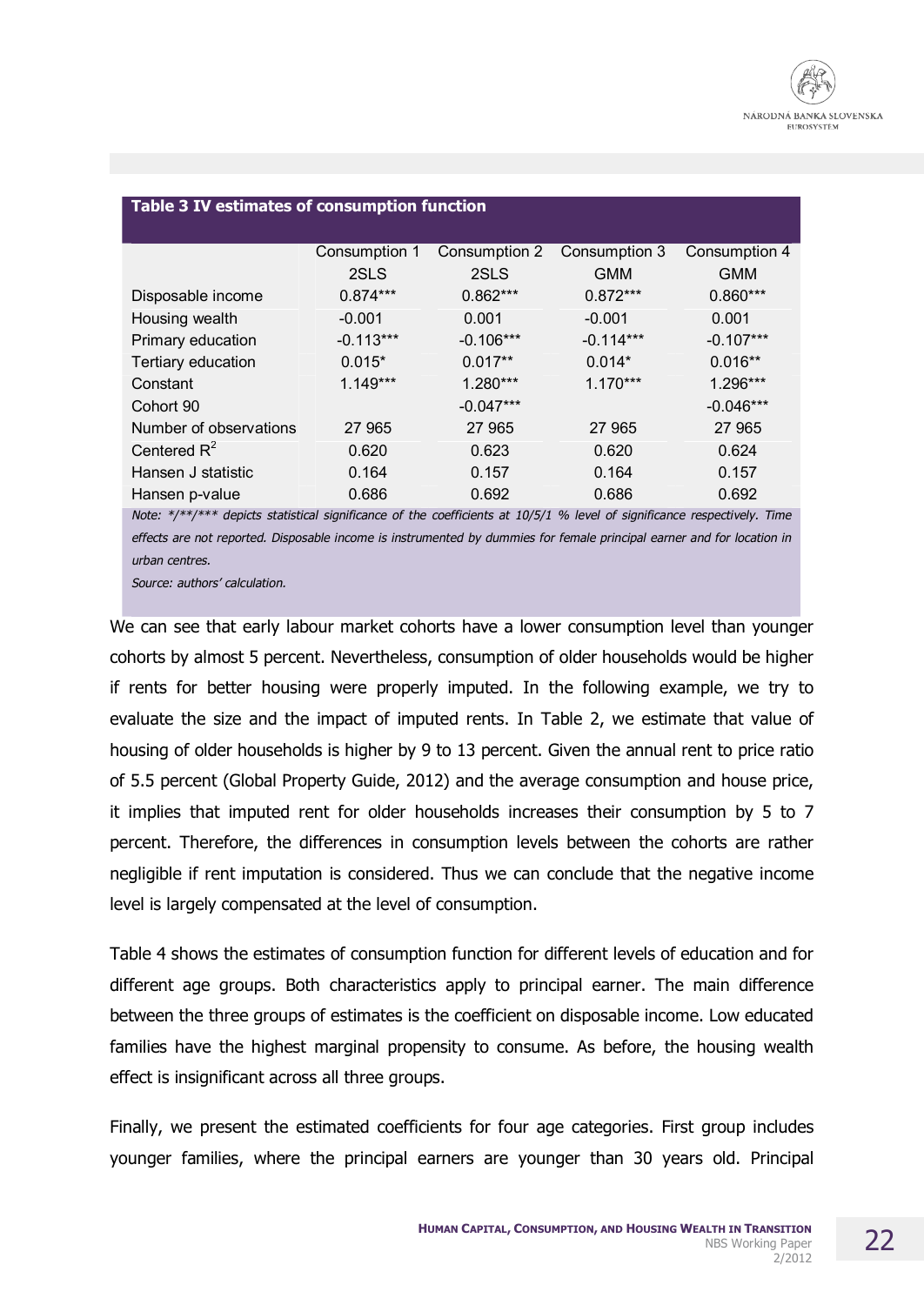earners between 30 and 40 and between 40 and 50 comprise the second and third column, respectively. The last column represents families older than 50 years. In general, the estimates are more or less comparable across all age groups. The marginal propensity to consume is somewhat lower in the second and third age group. However, it is higher among the youngest and the oldest households. The coefficient on housing wealth is insignificant in first three groups. Although it is significant among the oldest families, the value of the coefficient is almost zero.

| rable + Consumption function by equidition and age categories |            |             |            |               |               |               |            |
|---------------------------------------------------------------|------------|-------------|------------|---------------|---------------|---------------|------------|
|                                                               |            |             |            |               |               |               |            |
|                                                               | Primary    | Secondary   | Tertiary   | Age $\le$ =30 | $30<$ Age $<$ | $40 < = A$ ae | Age $>50$  |
|                                                               | education  | education   | education  |               | $=40$         | $50$          |            |
|                                                               |            |             |            |               |               |               |            |
| Disposable income                                             | $0.938***$ | $0.849***$  | $0.847***$ | $0.865***$    | $0.834***$    | $0.839***$    | $0.889***$ |
| Housing wealth                                                | 0.000      | 0.001       | $-0.000$   | 0.002         | 0.001         | $-0.001$      | $0.003**$  |
| Cohort 90                                                     | $-0.090**$ | $-0.049***$ | $-0.029**$ |               |               |               |            |
| Constant                                                      | $0.550**$  | $1.403***$  | $1.463***$ | $1.223***$    | 1.548***      | $1.513***$    | $0.935***$ |
| No. of observations                                           | 3324       | 20839       | 3802       | 1907          | 5179          | 6572          | 14307      |
| Centered $R^2$                                                | 0.579      | 0.580       | 0.512      | 0.426         | 0.457         | 0.504         | 0.644      |
| Hansen J statistic                                            | 0.895      | 0.060       | 0.220      | 0.055         | 0.021         | 1.105         | 3.518      |
| Hansen p-value                                                | 0.344      | 0.806       | 0.639      | 0.814         | 0.885         | 0.293         | 0.061      |

#### **Table 4 Consumption function by education and age categories**

Note: \*/\*\*/\*\*\* depicts statistical significance of the coefficients at 10/5/1 % level of significance respectively. Time effects *are not reported. GMM estimator is used.* 

*Source: authors' calculation.* 

# **6 CONCLUSIONS**

Central planning in Eastern Europe put a large weight on material production and investment. Behind specialization of these countries on heavy industry, we show that these preferences were strongly entrenched also in the provision of human capital and physical goods to population. Access to education was heavily controlled and education was focused on areas enjoying preferences by central planning. By contrast, the countries made a significant effort to satisfy basic needs of population, including also affordable housing for everybody.

Also nearly 25 years after the beginning of economic reforms and transition in Eastern Europe, the former preferences are clearly visible in the endowment of population by human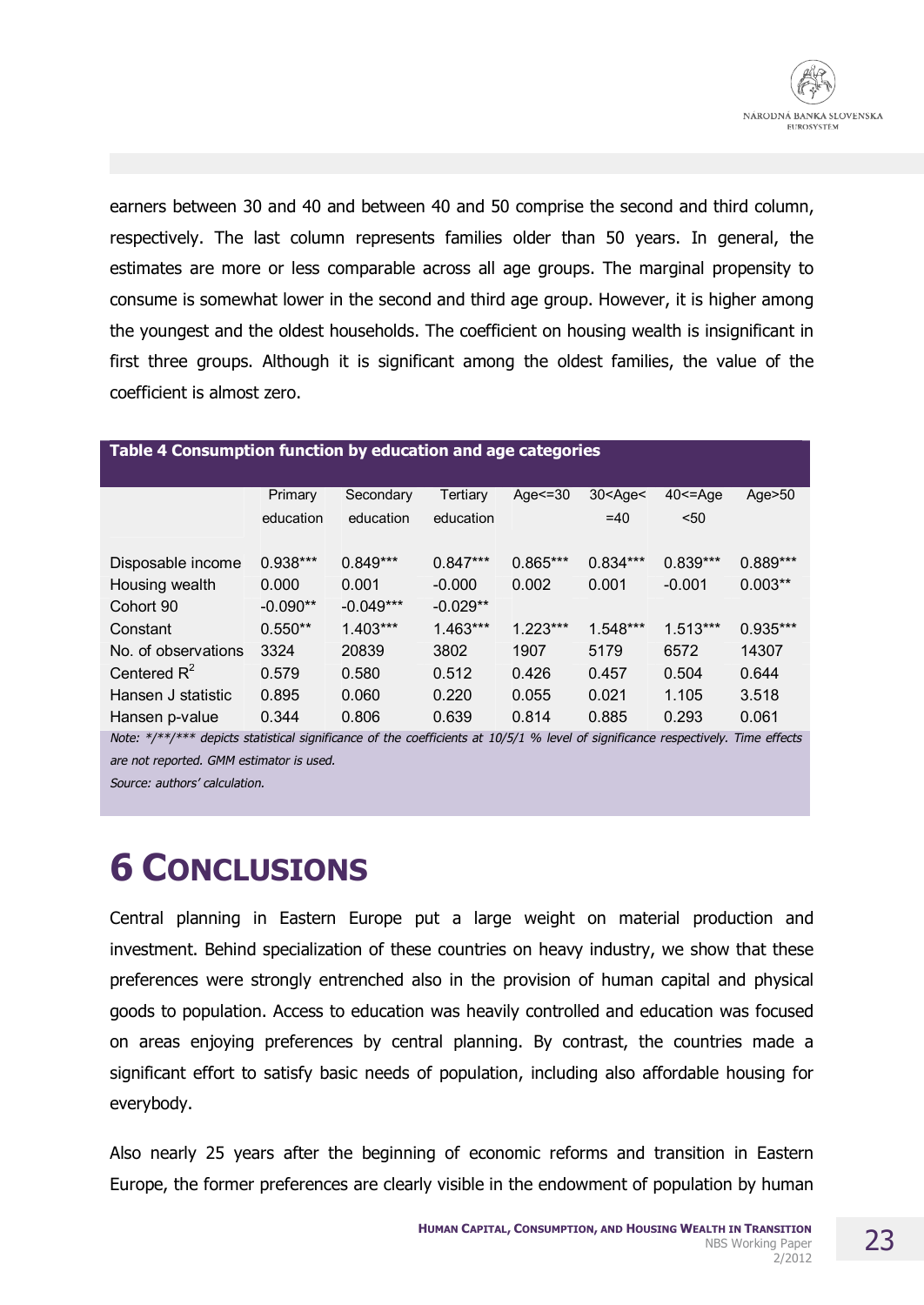capital and physical capital. Using household expenditure surveys in Slovakia, we demonstrate significant differences between cohorts entering the labour market before and after 1990. On the one hand, returns to human capital are lower for education obtained before market reforms. On the other hand, the early labour market cohorts enjoyed also easier access to housing. We find that both effects seem to counteract each other to a significant degree. Older employees face lower returns on human capital, which lowers their disposable income. Keeping other effects unchanged, this would result in negative implications on their wealth. However, older households enjoyed also a preferential access to housing. Although the effects are difficult to quantify exactly, the magnitude of both effects, and their expected variability among individuals, lead to a conclusion that it is difficult to identify winners and losers of transition, at least in the example of Slovakia. The importance of both effects describes how fragile is the political support for economic reforms in Eastern Europe. We argue that mass privatization programs (voucher privatization, but even more privatization of housing to incumbent tenants) played an important role in ensuring political support during economic reforms.

Behind political economy considerations, we provide several findings with regard to income, wealth and consumption determinants at the household level. Household income reflects education level of its members. However, we find also significant gender and regional differences. Disposable income is an important determinant of housing ownership, as well as its value. Finally, household consumption is determined by available income. Instrumental estimations of income effects imply marginal propensity to consume, which is below 1 and it varies strongly between household categories. Finally, housing wealth is not entering directly the consumption function, which reflects low availability of financial instruments in Eastern European countries.

## **REFERENCES**

Andrén, D., Earle, J. S., and Sapatoru, D. (2005) The wage effects of schooling under socialism and in transition: Evidence from Romania, 1950-2000, *Journal of Comparative Economics* 33(2), 300-323.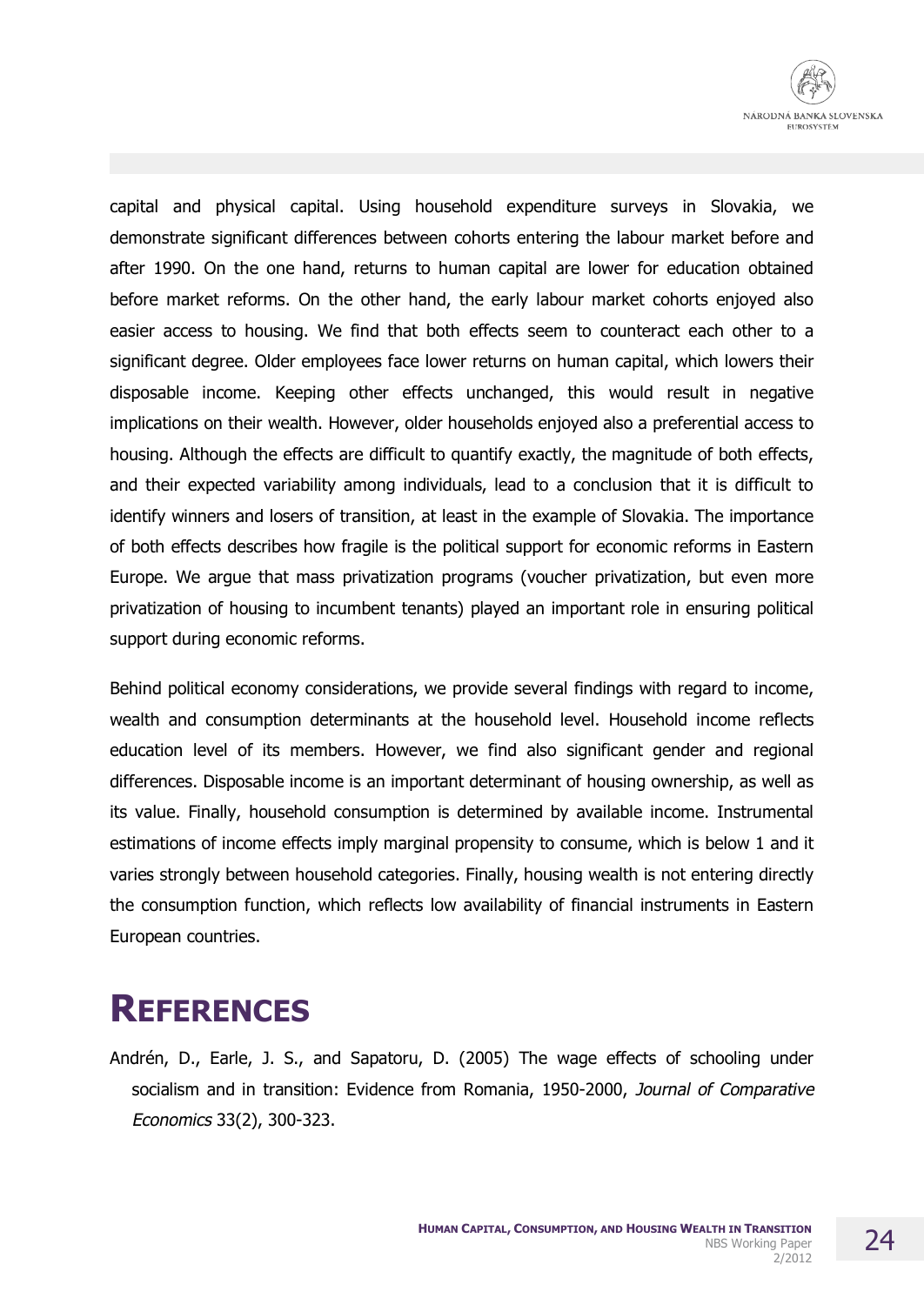- Attanasio, O., Leicester, A. and Wakefield, M. (2011), Do House Prices Drive Consumption Growth? The Coincident Cycles of House Prices and Consumption in the UK. *Journal of the European Economic Association*, 9(3), 399–435.
- Berger, M. C., Blomquist, G. C., and Sabirianova Peter, K., (2008) Compensating differentials in emerging labor and housing markets: Estimates of quality of life in Russian cities, Journal of Urban Economics 63(1), 25-55.
- Bover, O. (2005) Wealth effects on consumption: microeconometric estimates from the Spanish survey of household finances." *Banco de Españ<sup>a</sup> Working Papers 0522*, Banco de España.
- Byfuglien, J. (2006) Statistical Capacity Master Plan for the Slovak Republic.
- Calomiris, Ch., Longhofer, S. D. and Miles W. (2009) The (Mythical?) Housing Wealth Effect ,NBER Working Papers 15075, National Bureau of Economic Research, Inc.
- Cár, M. (2006) Monitoring residential property prices in Slovakia. *Biatec* 14(1), 9-15.
- Card, D., and DiNardo, J. E., (2002) Skill-biased technological change and rising wage inequality: Some problems and puzzles, *Journal of Labor Economics* 20(4), 733–783.
- Carraro, L. (2006) Calculation and use of an absolute poverty line. Report for the Ministry of Labor, Social Affairs and Family of the Slovak Republic. Oxford Policy Management.
- Carroll, Ch. D., Otsuka, M. and Slacalek, J. (2011). How Large Are Housing and Financial Wealth Effects? A New Approach. *Journal of Money, Credit and Banking*, vol. 43(1), 55- 79.
- Cameron, A. C. and Trivedi P. K. (2009). Microeconometrics Using Stata. A Stata Press Publication.
- Campos, N. F., and Coricelli, F. (2002). Growth in Transition: What We Know, What We Don't, and What We Should, J*ournal of Economic Literature* 40(3), 793-836.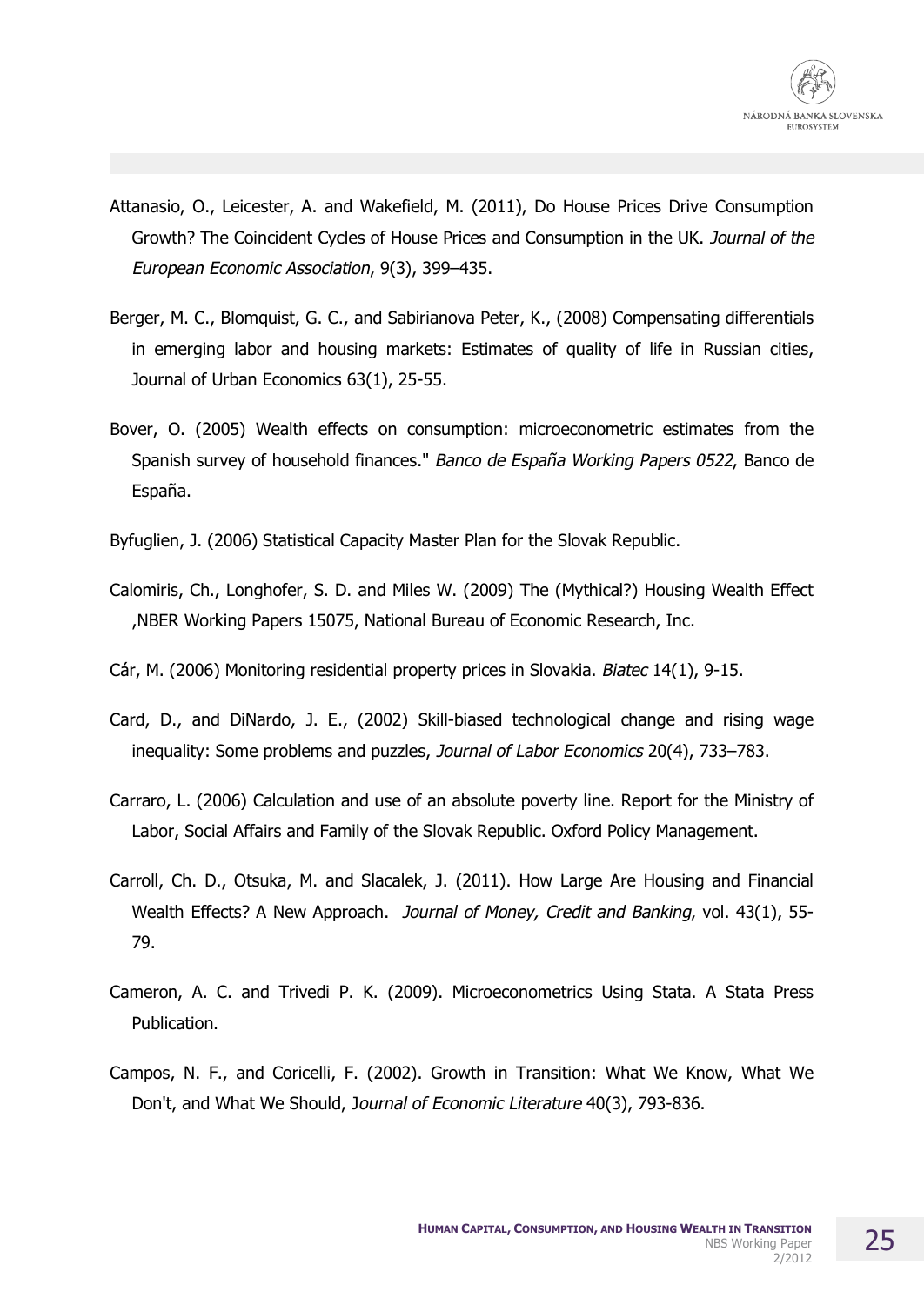- Campos, N. F., and A. Dabušinskas, (2009) So many rocket scientists, so few marketing clerks: Estimating the effects of economic reform on occupational mobility in Estonia, *European Journal of Political Economy* 25(2), 261-275
- Deaton, A., (2005). Measuring Poverty in a Growing World (or Measuring Growth in a Poor World), *Review of Economics and Statistics*, MIT Press 87(1), 1-19.
- Denisova, I., Eller, M. and Zhuravskaya, E. (2010) What do Russians think about transition?, *Economics of Transition* 18(2), 249-280.
- Grant, Ch and Peltonen, T. A. (2008) Housing and equity wealth effects of Italian households. *Working Paper Series 857*, European Central Bank.
- Chase , R. S. (1998) Markets for Communist Human Capital: Returns to Education and Experience in the Czech Republic and Slovakia . *Industrial and Labor Relations Review.*  Vol. 51, number 3, pages 401-423.
- Denisova, I., Eller, M., and Zhuravskaya, E. (2010) What do Russians think about transition? Economics of Transition 18(2), 249–280
- Edgar, B., Filipovic, M. and Dandolova, I., (2007) Home Ownership and Marginalisation. European Journal of Homelessness, Vol. 1..
- Égert, B. and Mihaljek, D. (2008) Determinants of House Prices in Central and Eastern Europe, Working Papers No. 1, Czech National Bank, Prague.
- Farinha, L. (2008) Wealth effects on consumption in Portugal: a microeconometric approach. *Economic Bulletin and Financial Stability Report Articles*.
- Fidrmuc, Jan, (2000) Political support for reforms: Economics of voting in transition countries, *European Economic Review* 44(8), 1491-1513.
- Fidrmuc, Jan, Fidrmuc, Jarko, (2009) Foreign Languages and Trade. Discussion Papers No. 7228, CEPR London.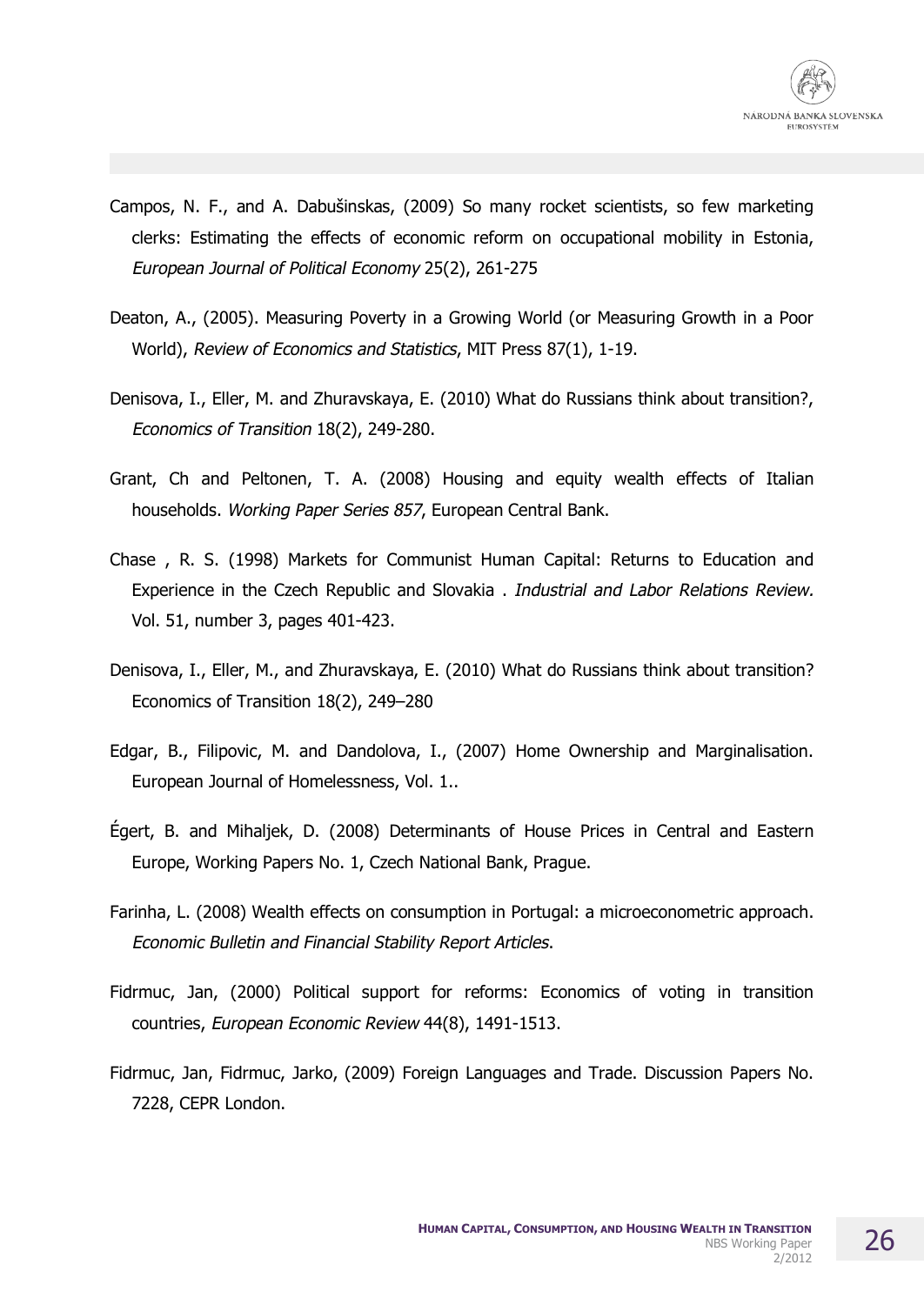- Fischer, S.; Sahay R. and Végh, C. (1997) From Transition to Market: Evidence and Growth Prospects, in Zecchini, S. (ed.) Lessons from the Economic Transition: Central and Eastern Europe in the 1990s. Kluwer Dordrecht, 79–101.
- Fleisher, B. M., Sabirianova, K. and Wang, X. (2005) Returns to skills and the speed of reforms: Evidence from Central and Eastern Europe, China, and Russia, *Journal of Comparative Economics* 33(2), 351–370.
- Global Property Guide (2012) Europe: Price/Rent Ratio Rent Years to Buy 120 Sq.M. Property, <http://www.globalpropertyguide.com/Europe/price-rent-ratio/> (viewed January 12, 2012).
- Hlaváček, M. and Komárek, L. (2009) Housing Price Bubbles and their Determinants in the Czech Republic and its Regions, Working Papers No. 12, Czech National Bank, Prague.
- Juurikkala, T. and Lazareva, O. (2006) Non-wage benefits, costs of turnover, and labor attachment: Evidence from Russian firms, BOFIT Discussion Papers 4/2006, Bank of Finland, Institute for Economies in Transition.
- Karmažin, B. Vplyv zavedenia eura na vývoj spotrebiteľských cien (Euro changeover effects on consumer prices). *Biatec* 19 (8), 4-14.
- Lux, M. 2004. Housing the Poor in the Czech Republic: Prague, Brno and Ostrava. In: Too poor to move, too poor to stay. LGI Fellowship Series.
- Malová, D. and Miháliková, S. (2002) Political Science Slovakia, <http://www.gesis.org/knowledgebase/archive/politicalscience/slovakia/report1.html>
- Mincer, J. (1974) Schooling, Experience and Earnings NBER Press, New York.
- Moore, D. (2005) Slovakia's 2004 Tax and Welfare Reforms, Working Paper No 05/133, IMF, Washington.
- Münich, D., Svejnar, J., and Terrell, K. (2005) Returns to Human Capital Under The Communist Wage Grid and During the Transition to a Market Economy. *The Review of Economics and Statistics* 87(1), 100-123.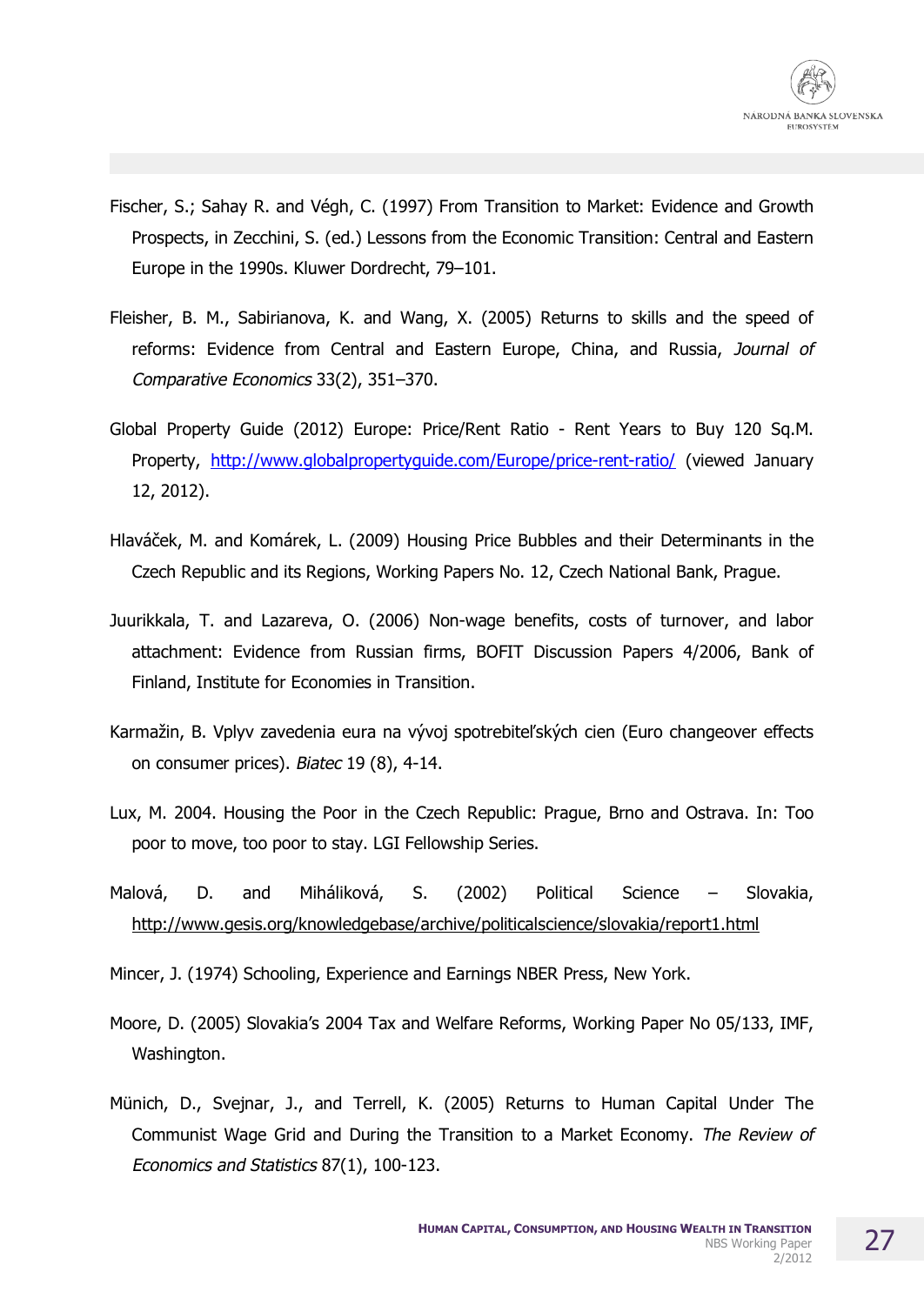

- Newell, A., and Socha, M. W. (2007) The Polish wage inequality explosion, Economics of Transition 15(4), 733–758.
- Orazem, P. F., and Vodopivec, M. (1995) Winners and Losers in Transition: Returns to Education, Experience, and Gender in Slovenia, *World Bank Economic Review* 9(2), 201- 30.
- Orlowski, R. and Riphahn, R. T. (2009) The East German wage structure after transition. *Economics of Transition*. Volume 17(4), pages 629-659.
- Roland, G., and Verdier, T. (1994) Privatization in Eastern Europe: Irreversibility and critical mass effects, *Journal of Public Economics* 54(2), 161-183.
- Senaj, M. (2008) Consumption Function Estimate and Consumption Forecast. *Ekonomicky casopis (Journal of Economics),* 56(1), 3-21.
- Tobin, J. (1958) Estimation of relationships for limited dependent variables. *Econometrica* 26 (1), pages: 24–36.
- Weichselbaumer, D. and Winter-Ebmer, R. (2005) A Meta-Analysis of the International Gender Wage Gap. *Journal of Economic Surveys* 19(3), 479-511.
- Weichselbaumer, D. and Winter-Ebmer, R. (2007) The effects of competition and equal treatment laws on gender wage differentials. Economic Policy 22, 235-287.
- Van Ours, J.C. and Stoeldraijer, L. (2010) Age, Wage and Productivity. IZA Discussion Paper No. 4765. Bonn.